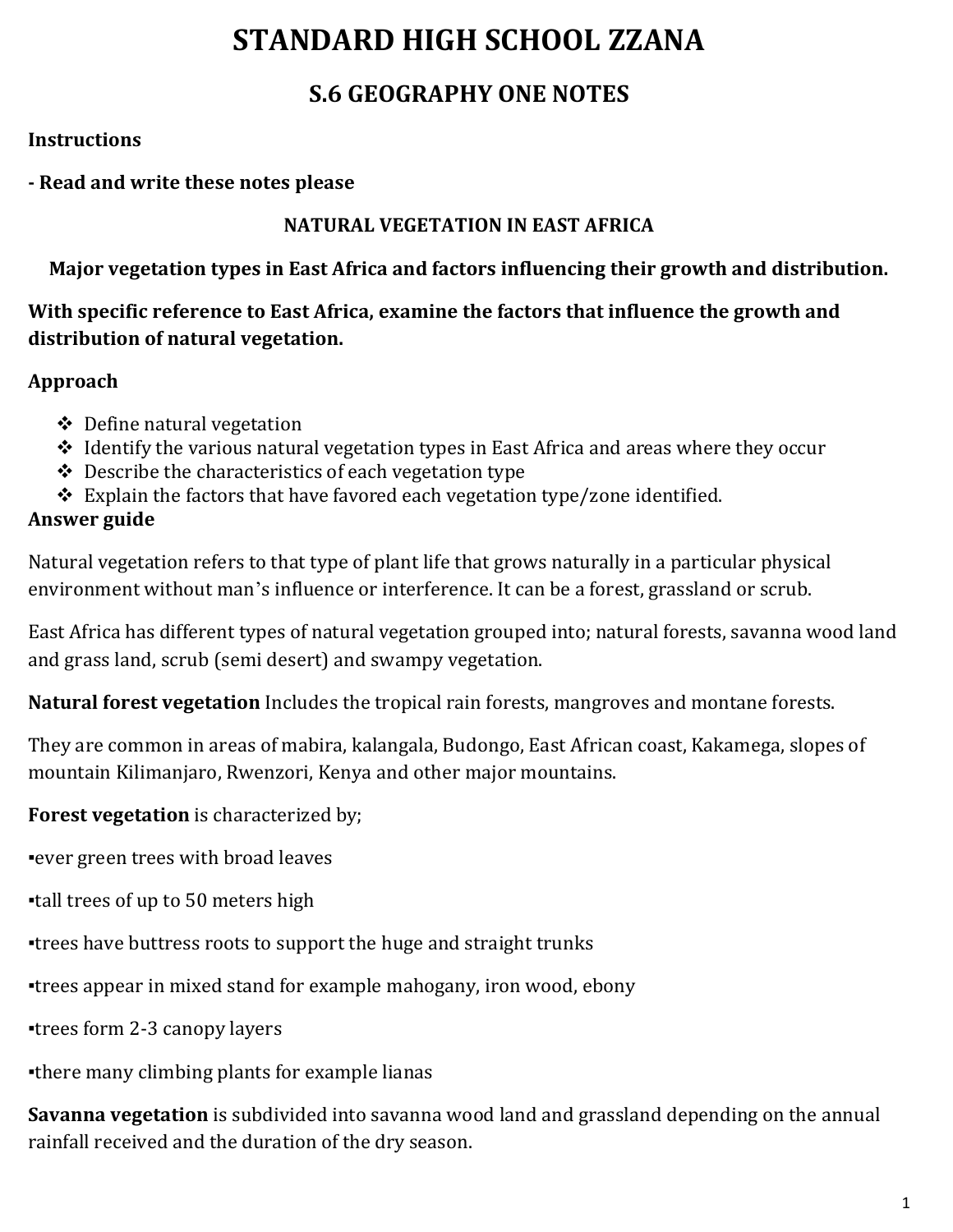Savanna woodlands and grasslands cover areas of Northern Uganda, western and southern Tanzania e.t.c

#### **Savanna vegetation is characterized by;**

▪dominance of medium height trees in the woodland and tall grass in the grassland

▪trees have small waxy needle like leaves,

▪trees are drought and fire resistant,

▪trees are deciduous

▪trees are umbrella shaped at the top to reduce water loss,

▪dominant tree species are acacia and baobab,

▪grass dries during the dry season and become brown or yellow, and green during the wet season.

**Scrub or semi desert vegetation** in northern, north western and north eastern Kenya, north eastern Uganda (Karamoja), Ankole – Masaka corridor, northern Tanzania and some parts of Rift valley due to low annual rainfall between 250mm-500mm.

#### **Scrub vegetation is characterized by;**

▪bushy thorny trees of 5- 10 meters tall with shrub growing between them

▪trees are drought and fire resistant for example acacia,

▪very poor and short tuft grasses with bare ground between the scattered thorny bushes,

▪grass dries up and turns yellow / brown during the drought period and roots become dormant in soil

▪some plant species have twisting leaf system to prevent direct sunshine and high transpiration

▪Trees have small waxy needle like leaves to reduce transpiration

Swampy vegetation found in poorly drained areas and includes

●Mangrove swamps in the salty waters along the coastal plains for example Lamu and Rufijj delta.

●Papyrus swamps in water logged areas such as shores of Lake Kyoga and Victoria; valleys in central and western Uganda and river valleys such as katonga, kagera and Rwizi.

#### **Characteristics of swampy vegetation**

▪dominance of papyrus, palm trees and sedge grass in papyrus swamps,

▪Mangrove swamps have Medium height trees of about 12 meters,

▪trees have aerial roots for breathing because of mud,

▪trees have short and twisted trunks,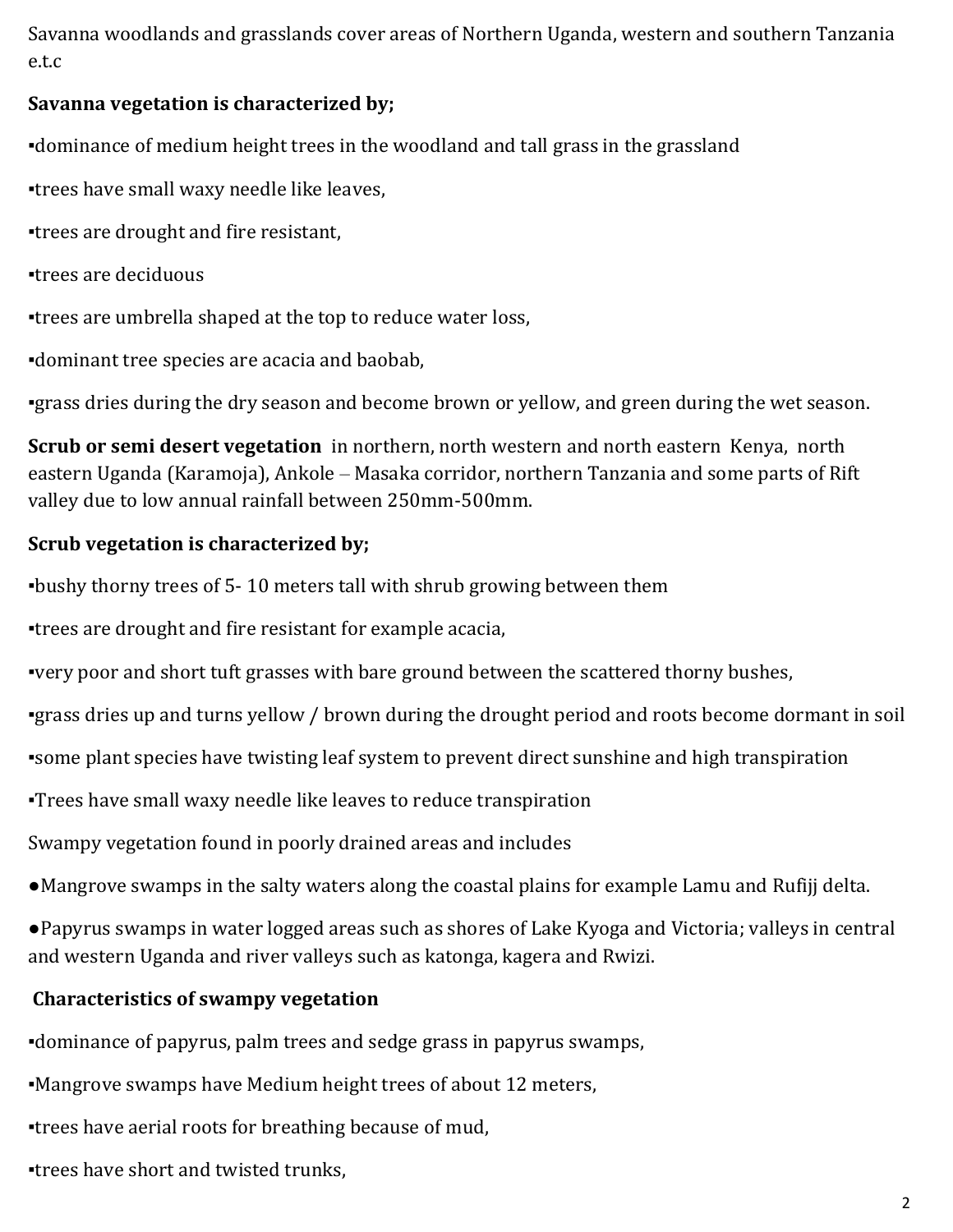▪trees have ever green broad leaves

▪trees are of tropical hard wood.

#### **Factors responsible for vegetation growth and distribution in East Africa**

#### **PHYSICAL FACTORS**

These include climate, type of soil, drainage, altitude, relief and biotic factors.

**Climate**- Influences vegetation growth and distribution through its elements of rainfall, temperature and humidity

▪Heavy, reliable and well distributed rainfall over 1500 mm per annum and hot temperatures of about 220-27<sup>0</sup> C encourage the growth of natural forests.

▪Moderate to heavy rainfall of about 760 mm -1200 mm annually and distributed in one season and hot temperatures of about  $24^0c - 30^0c$  encourage growth of savannah woodland while moderate annual rain fall of about 500mm-760 and hot temperatures over 30<sup>0</sup> c encourage grass lands.

**-Low and seasonal rain fall of about 250mm- 500 mm per annum and very hot temperatures over 30<sup>0</sup>** C encourages the growth of scrub vegetation.

▪High humidity over 80 % encourages equatorial vegetation; moderate humidity savanna and low humidity for scrub vegetation.

**Altitude** refers to the height above sea level. Different vegetation types thrive at different altitude because the conditions that influence vegetation growth like climate, soil and drainage change with altitude For example;

▪Low and high altitude about 1000m-2500m above sea level encourage forest vegetation while savanna, scrub and swampy vegetation thrive well at low altitude of less than 1000m above sea level.

**Nature of the soil present**. The Type of soil in terms of; fertility, depth and texture influence vegetation growth and distribution in the following ways;

▪deep and fertile soils such as volcanic on gentle slopes of volcanic highlands, loamy and alluvial soils in low lying areas such as lake shores and valleys have encouraged growth of forest and swampy vegetation.

▪fairly fertile soils with low water retention capacity have favored the growth of woodlands with soils of moderate fertility for example latosols and laterites have favored grass lands

▪Poor sandy soils for example in Karamoja and rift valley regions have encourage growth of scrub vegetation

**Drainage of the area** influences the moisture in the soil. That is;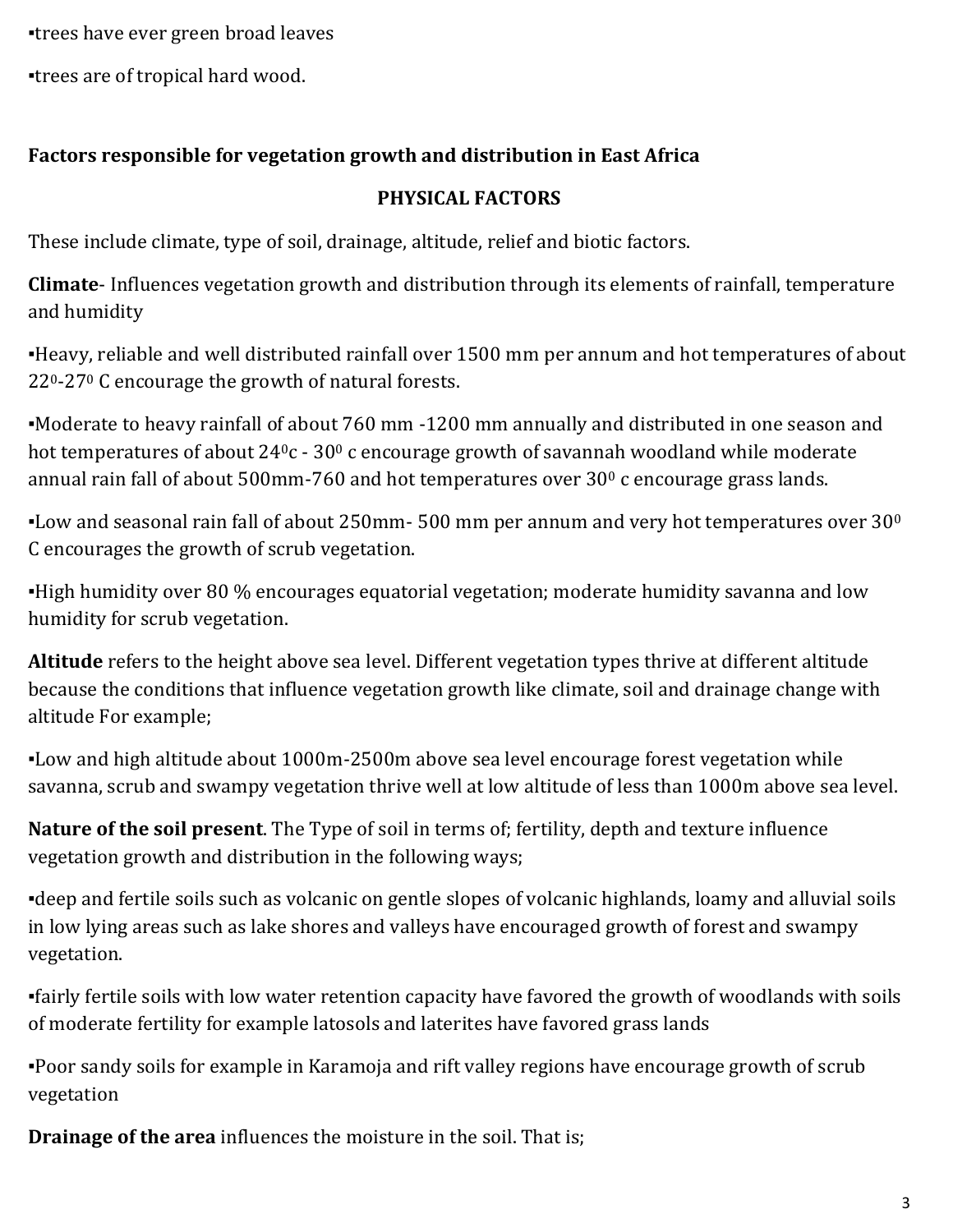▪Well drained areas for example gentle slopes of major highlands and basins with adequate supply of steams have favored the growth of forest vegetation

▪Water logged areas have favored swampy vegetation

▪Well drained areas without or very limited surface water and streams have encouraged the growth of savanna and scrub vegetation

**Influence of relief**- determines depth and moisture in the soil for example;

▪Gentle slopes and lowlands such as the coastal plains, lake shores and river valleys have encouraged the growth of both swampy and forest vegetation

▪Low lying plateau areas have favored savanna wood lands while flat lowlands have favored both savanna grass lands and scrubs

# **Biotic factors** for example;

▪Termites, locusts, and elephants have led to destruction of the original vegetation types which are replaced with scrubs or other poor forms.

▪Animal grazing through nomadism, ranching and dairying leads to disappearance of forests, woodlands and grasslands and swamps

▪Man's activities such as deforestation, construction, cultivation and mining have led to the destruction of the original forests, woodlands, swamps and grasslands and replacing them with secondary vegetation types.

●On the other hand, human intervention through environmentally friendly activities such as afforestation, re-afforestation and agro forestry, creation of national parks and forest reserves has led to regeneration of formally degraded natural vegetation such as forests and protection of the existing ones.

### **To what extent has climate influenced vegetation distribution in East Africa?**

# **Approach**

- Define natural vegetation,
- $\triangle$  Identify vegetation types in East Africa descriptively or drawing a sketch map,
- Give the 1<sup>st</sup> evaluation and explain the role of climate
- Give the 2<sup>rd</sup> evaluation and explain other factors that influence vegetation distribution in East Africa. That is; altitude, type of soil, relief, biotic factors and drainage

# **Answer guide**

Natural vegetation refers to that type of plant life that grows naturally in a particular physical environment without man's influence or interference. It can be a forest, grassland or scrub.

East Africa has different types of natural vegetation grouped into; natural forests, savanna wood land and grass land, scrub (semi desert) and swampy vegetation.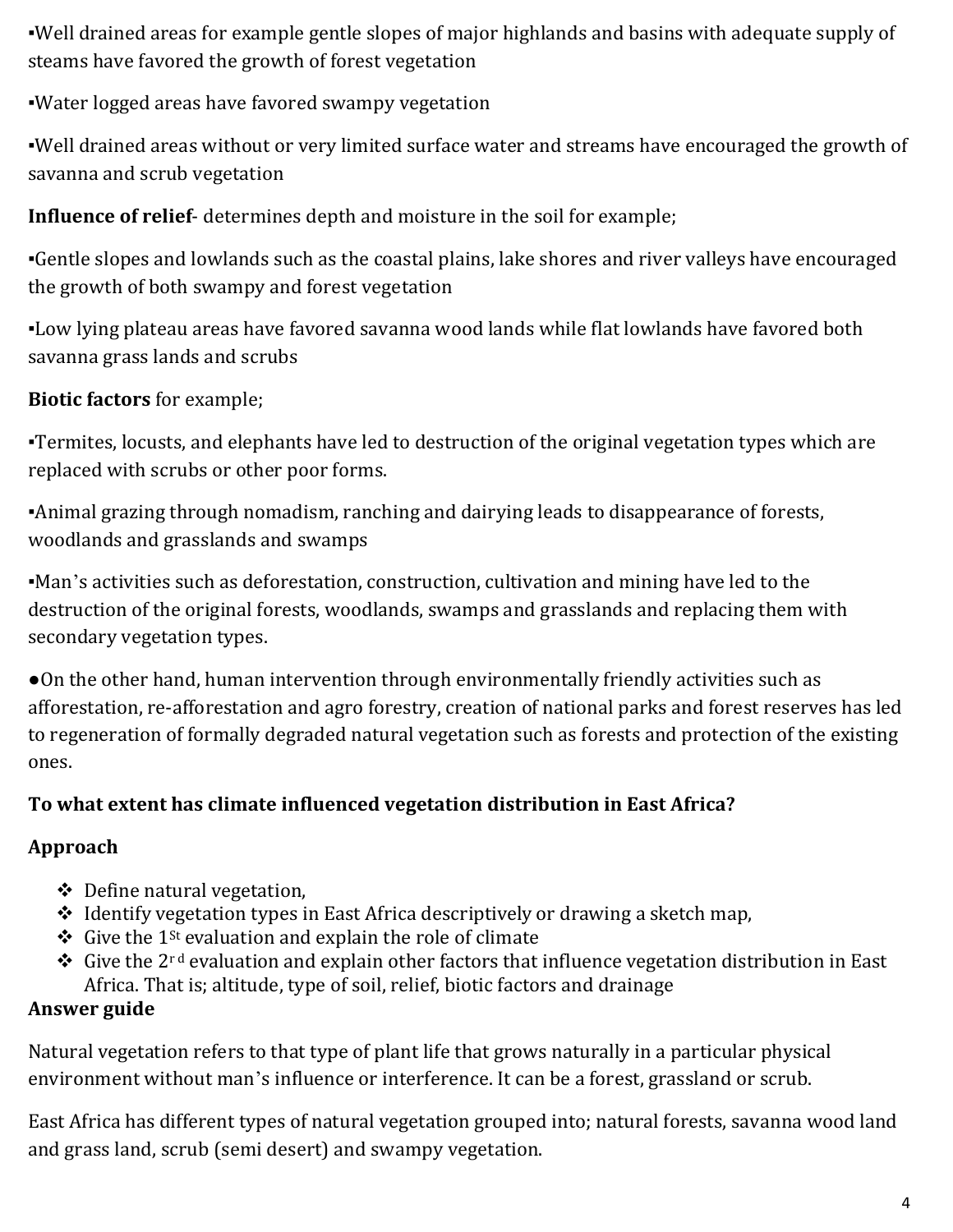**Natural forest vegetation** Includes the tropical rain forests, mangroves and montane forests.

They are common in areas of mabira, kalangala, Budongo, East African coast, Kakamega, slopes of mountain Kilimanjaro, Rwenzori, Kenya and other major mountains.

**Savanna vegetation** is subdivided into savanna wood land and grassland depending on the annual rainfall received and the duration of the dry season.

Savanna woodlands and grasslands cover areas of Northern Uganda, western and southern Tanzania e.t.c

**Scrub or semi desert vegetation** in northern, north western and north eastern Kenya, north eastern Uganda (Karamoja), Ankole – Masaka corridor, northern Tanzania and some parts of Rift valley due to low annual rainfall between 250mm-500mm.

**Swampy vegetation** found in poorly drained areas and includes

●Mangrove swamps in the salty waters along the coastal plains for example Lamu and Rufijj delta.

●Papyrus swamps in water logged areas such as shores of Lake Kyoga and Victoria; valleys in central and western Uganda and river valleys such as katonga, kagera and Rwizi.

**Climate has to a largest extent** Influenced vegetation growth and distribution through its elements of rainfall, temperature and humidity as explained below;

**Heavy, reliable and well distributed rainfall** over 1500 mm per annum and hot temperatures of about  $22^{\circ}$  C-27<sup>°</sup> C encourage the growth of natural forests characterized by;

.▪ever green trees with broad leaves

▪tall trees of up to 50 meters high

▪trees have buttress roots to support the huge and straight trunks

▪trees appear in mixed stand for example mahogany, iron wood, ebony

▪trees form 2-3 canopy layers

▪there many climbing plants for example lianas

**Moderate to heavy rainfall** of about 760 mm -1200 mm annually and distributed in one season and hot temperatures of about  $24^0c - 30^0c$  has encouraged growth of savanna woodland while moderate annual rain fall of about 500mm-760mm and hot temperatures over 30<sup>0</sup> c encourage grass lands. Savanna vegetation is generally characterized by;

▪dominance of medium height trees in the woodland and tall grass in the grassland

▪trees have small waxy needle like leaves,

▪trees are drought and fire resistant,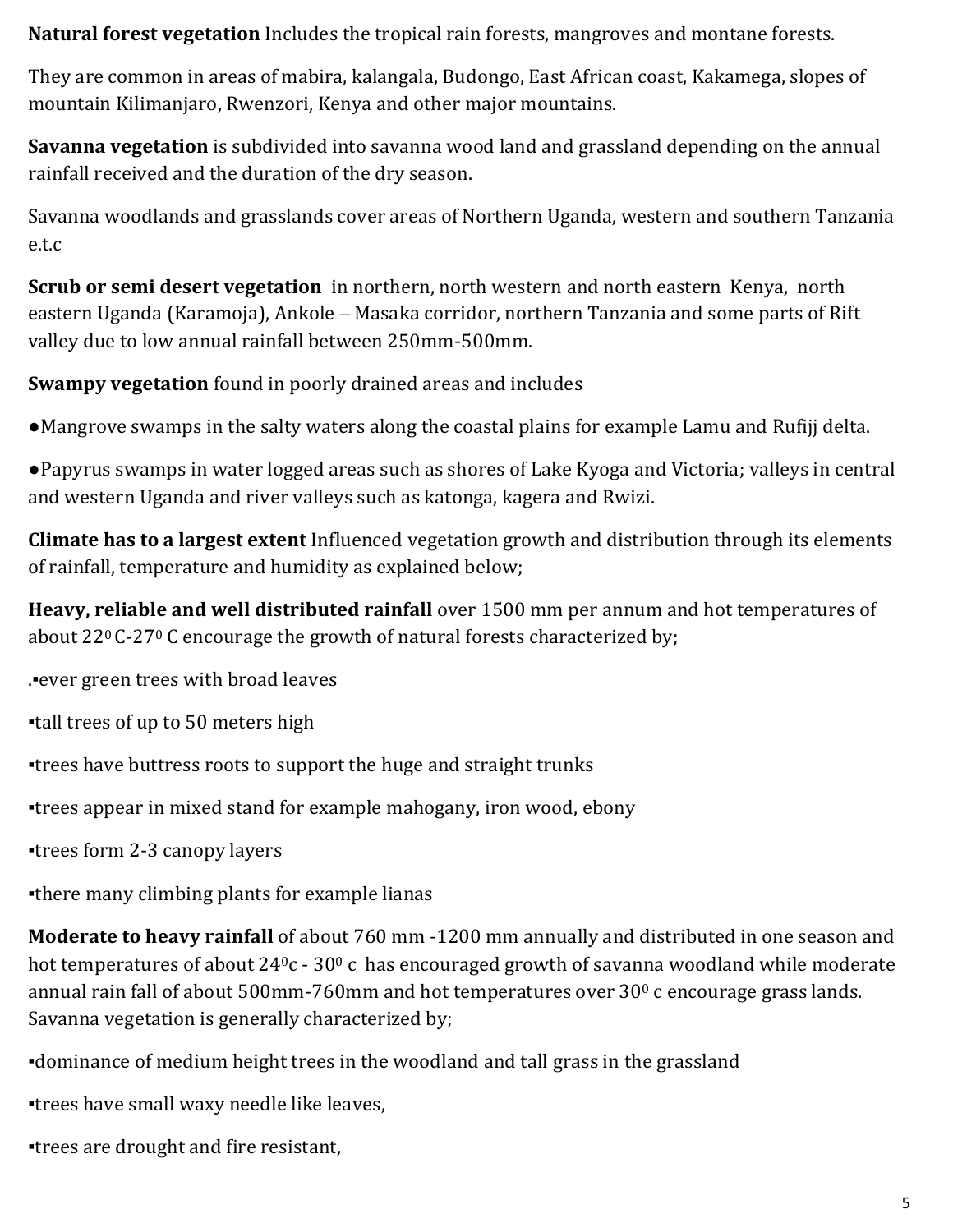▪trees are deciduous

▪trees are umbrella shaped at the top to reduce water loss,

▪dominant tree species are acacia and baobab,

▪grass dries during the dry season and become brown or yellow, and green during the wet season.

**Low and seasonal rain fall** of about 250mm- 500 mm per annum and very hot temperatures over 30<sup>0</sup> C have encouraged the growth of scrub vegetation characterized by;

▪bushy thorny trees of 5- 10 meters tall with shrub growing between them

▪trees are drought and fire resistant for example acacia,

▪very poor and short tuft grasses with bare ground between the scattered thorny bushes,

▪grass dries up and turns yellow / brown during the drought period and roots become dormant in soil

▪some plant species have twisting leaf system to prevent direct sunshine and high transpiration

▪Trees have small waxy needle like leaves to reduce transpiration

**High humidity** over 80 % has encouraged growth of natural forest and swampy vegetation; moderate humidity savanna and low humidity for scrub vegetation.

Other factors that have influenced the growth and distribution to a large extent apart from climate include type of soil, drainage, altitude, relief and biotic factors.

### **Explain these factors.**

# **To what extent has altitude influenced the distribution of natural vegetation in the highland areas of East Africa?**

### **Approach**

- Define natural vegetation
- \* Identify the highland areas of East Africa where altitude controls or influences vegetation distribution.
- $\div$  Explain the vegetation zonation with a clear diagram
- $\triangle$  Explain the characteristics of each vegetation zone
- $\triangle$  Give the 1<sup>st</sup> evaluation (to a large extent) and explain how attitude influences natural vegetation.
- Give the 2<sup>rd</sup> evaluation (other factors) that is; Climate, type of soil, nature of relief, biotic factors, drainage and human activities.

### **Answer guide**

Altitude refers to the height above sea level and influences vegetation distribution in Highland areas like mountain Kilimanjaro, Kenya, Rwenzori, Elgon, Meru, Muhavura and other highlands above 3500m above sea level.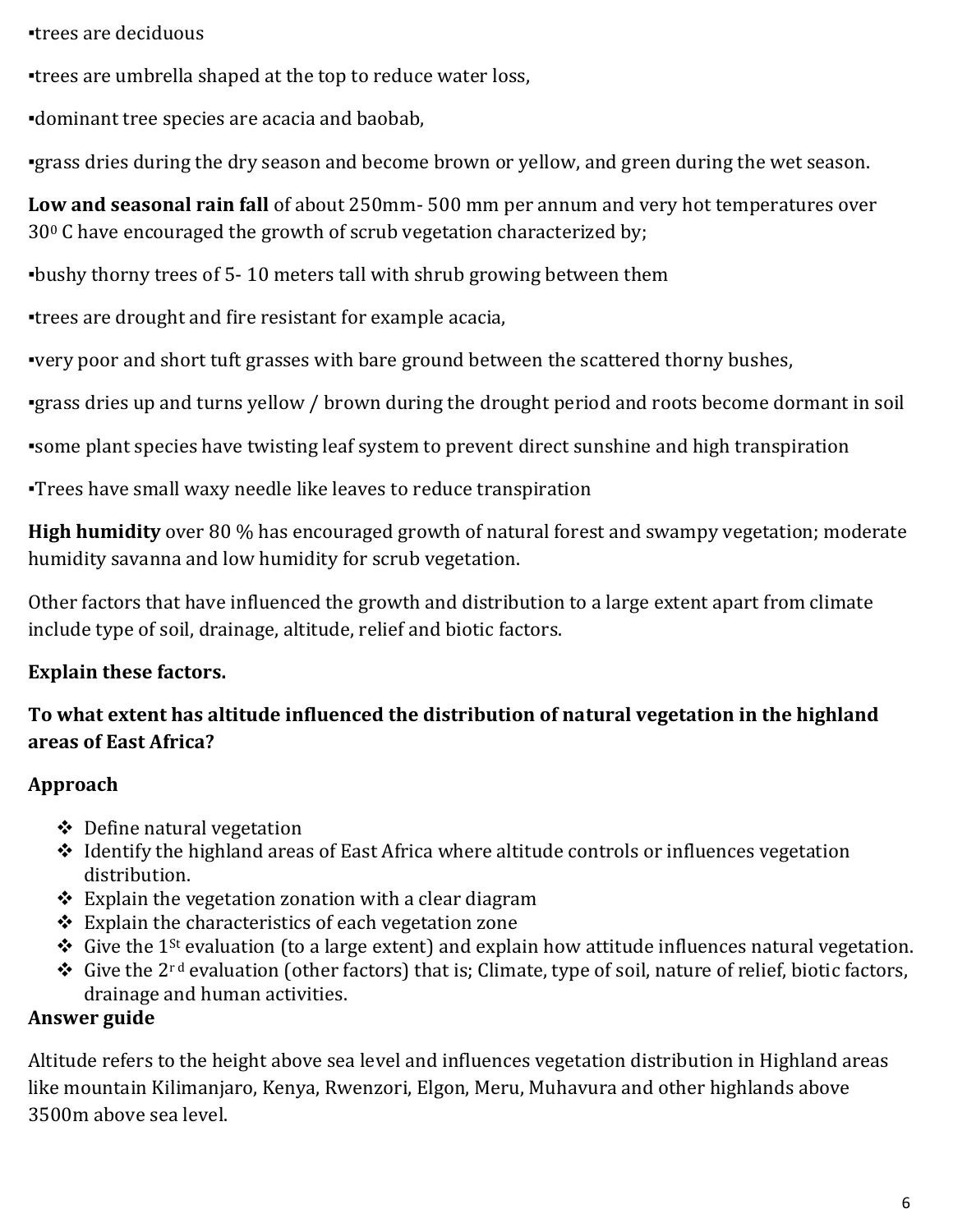In highland regions, Altitude controls climate, soil and drainage which influence Vegetation zonation from the foot of the mountain to the top (summit) as explained below.

Areas lying below **1800 meters** above sea level have savannah vegetation, sub-divided into three depending on the annual rainfall and the duration of the dry season.

At its lowest level is **dry savanna** (dry bush and thicket) characterized by;

▪short bushy thorny trees with shrub growing between them

•thorny trees have small waxy needle like leaves to reduce loss of water through transpiration

▪Poor and short tuft grasses with bare ground between them

▪trees are drought and fire resistant

▪growth of thickets

▪some plants have twisting lea system

The dry savanna merges into grassland characterized by;

▪dominance of tall grasses of about 3-5 m such as spear and elephant

▪few scattered short trees growing within the grasses for example acacia

▪trees have tiny leaves and are deciduous

▪trees are fire and drought resistant

▪grasses dry during the dry season and turns brown or yellow and green during the wet season

As altitude increases to **about 1800m** above sea level, savanna grasslands change into woodland characterized by;

▪dominance of trees forming a continuous cover towards the margin of the rain forest and less grass

▪trees are of tropical hard wood and appear in mixed stands

▪trees are umbrella shaped to reduce loss of water through transpiration

▪trees are of medium height of about 16- 18 meters

▪trees are deciduous in nature

•they are also drought and fire resistant with tap roots to reach the water table deep in the ground and thick barks

▪trees also have small leaves to reduce loss of water through transpiration

▪dominant tree species include acacia and baobab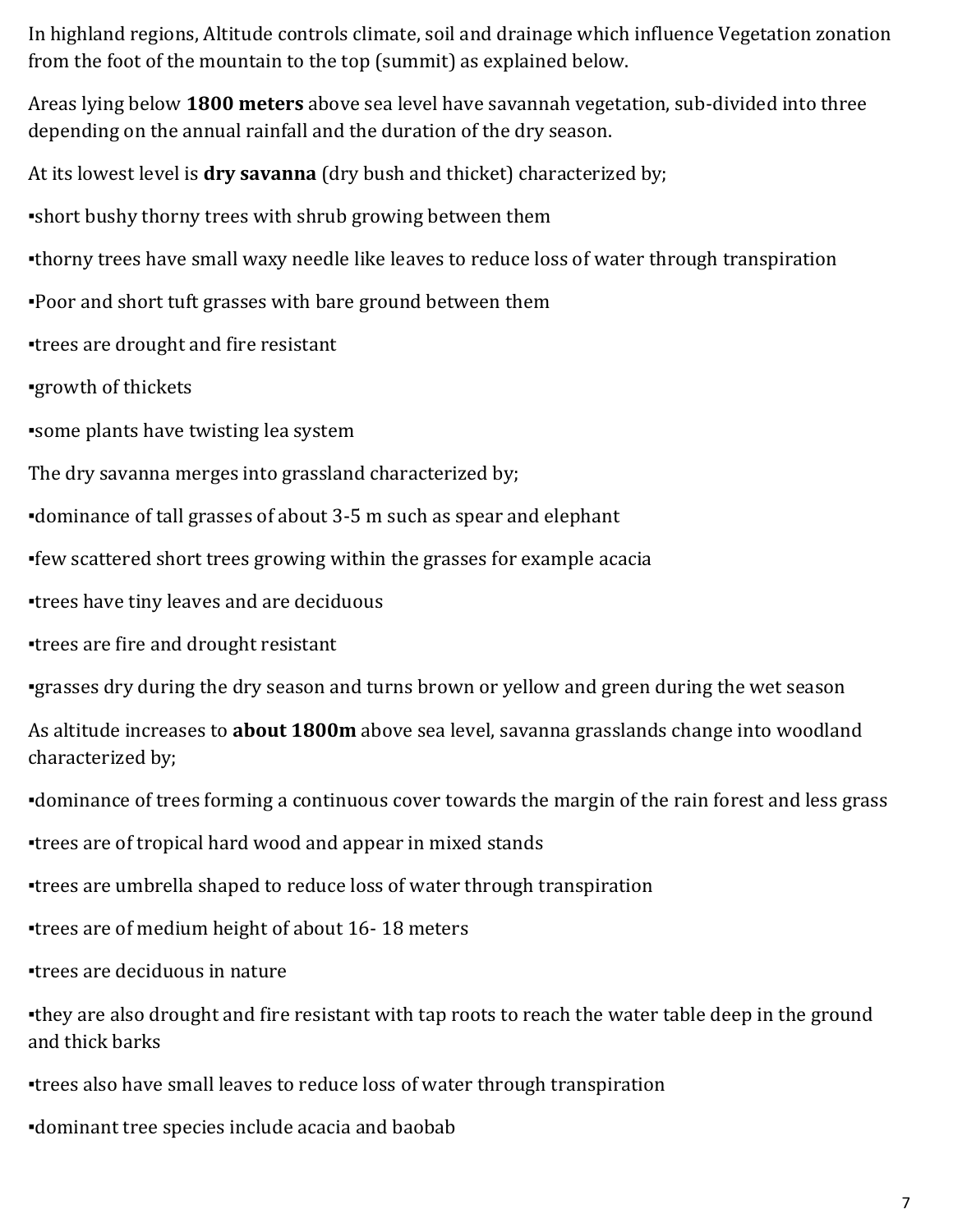▪thick under growth of tall grasses, shrubs and bushes growing under scattered trees because adequate sun light reaches the ground easily than in the tropical rain forests

▪grasses dry during the dry season and turns brown or yellow and green during the wet season

▪some trees such as baobab have swollen trunks to resist drought and fire

At an altitude of **about 1800 – 2500** meters above sea-level, savanna woodland gradually merges into tropical rain forests characterized by;

.▪ever green trees with broad leaves

▪tall trees of up to 50 meters high

▪trees have big and straight trunks

▪trees have buttress roots to support the huge and straight trunks

▪trees appear in mixed stand for example mahogany, iron wood, ebony

▪trees form 2-3 canopy layers

▪there many climbing plants for example lianas

▪limited under growth because the canopies block sunlight from reaching the ground

▪trees are of tropical hard wood species

At an altitude **of about 2500- 3000 meters** above sea-level, equatorial forests gradually merge into temperate forests characterized by;

▪dominance of coniferous soft wood trees species like cedar, podocarp and camphor.

▪trees are ever green,

▪trees have straight trunks,

▪trees have thick barks,

▪trees have needle shaped leaves and no under growth.

▪Trees are shorter towards the bamboo forest.

At an altitude of about 3000 - 3500 meters above sea-level, temperate forests gradually merge into bamboo forest characterized by;

▪trees which appear in single layer,

▪trees grow in pure stands

▪have segmented or reed like stems with hollows inside to minimize water consumption which is relatively scarce at this altitude,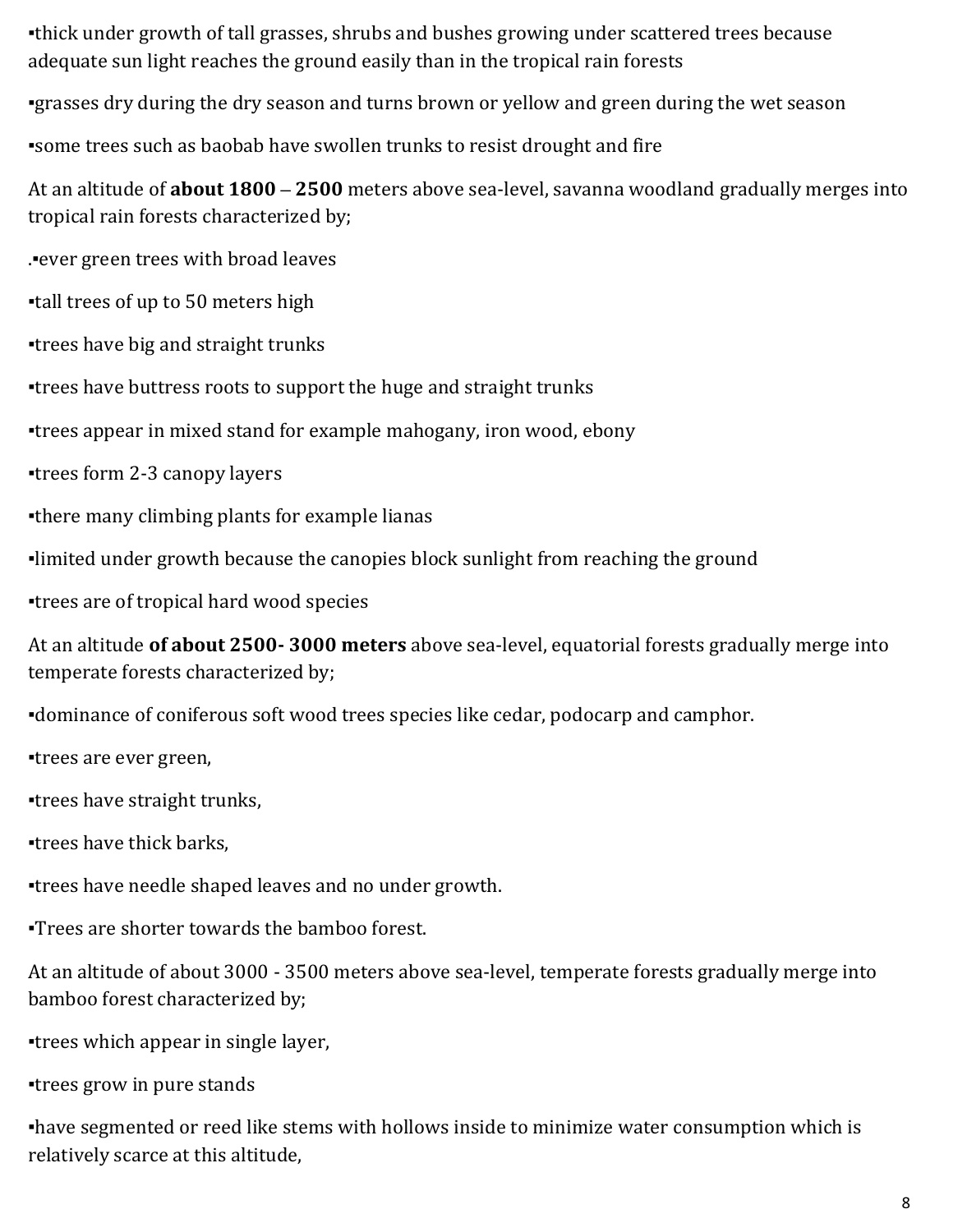▪have small, tough pointed leaves,

▪trees are ever green,

▪they have prop roots to anchor firms in the thin soil layer

At an altitude of about **3500 - 4500metres** above sea-level, bamboo forest gradually merges into heath and moorland characterized by;

▪short grasses, shrubs and Alpine flowers

▪Plants include lobelia and giant groundsel.

### **DIAGRAM SHOWING NATURAL VEGETATION ZONATION IN MOUNTANEOUS AREAS IN EAST IN RELATION TO ALTITUDE**

On the other hand, vegetation distribution is influenced by climate, type of soil, drainage, relief and biotic factors

#### **Account for the differences in the natural vegetation zonation in one mountainous area in East Africa.**

#### **Approach**

- $\triangle$  identify any one mountainous area in East Africa with different natural vegetation
- $\triangleq$  identify the different natural vegetation zones existing on it
- $\triangleleft$  describe the characteristics of each vegetation type
- $\div$  explain the factors that have favored each vegetation type/zone identified.
- $\triangle$  Draw the diagram showing the arrangement of vegetation types from the top to the base

#### **Answer guide**

Vegetation zonation refers to the arrangement of vegetation along the slope from the summit to the base. It is dictated by altitude hence limited to mountainous regions such as Kilimanjaro, Kenya, Rwenzori, Elgon, Meru and Muhavura.

Altitude influences vegetation zonation because rain fall, temperature, soil and drainage change with altitude as explained below.

The vegetation zones vary from mountain to mountain depending on the height of the mountain. In addition the zones don't have clear margins instead overlap.

#### **Diagram showing natural vegetation zonation in mountainous areas in East Africa**

Generally the following zones can be identified

Areas lying below **1800 meters** above sea level have savanna vegetation, sub-divided into three depending on the annual rainfall and the duration of the dry season.

At its lowest level on the drier margins is **dry savanna** (dry bush and thicket) characterized by;

▪scrub, bush and thicket with stunted trees **due to;**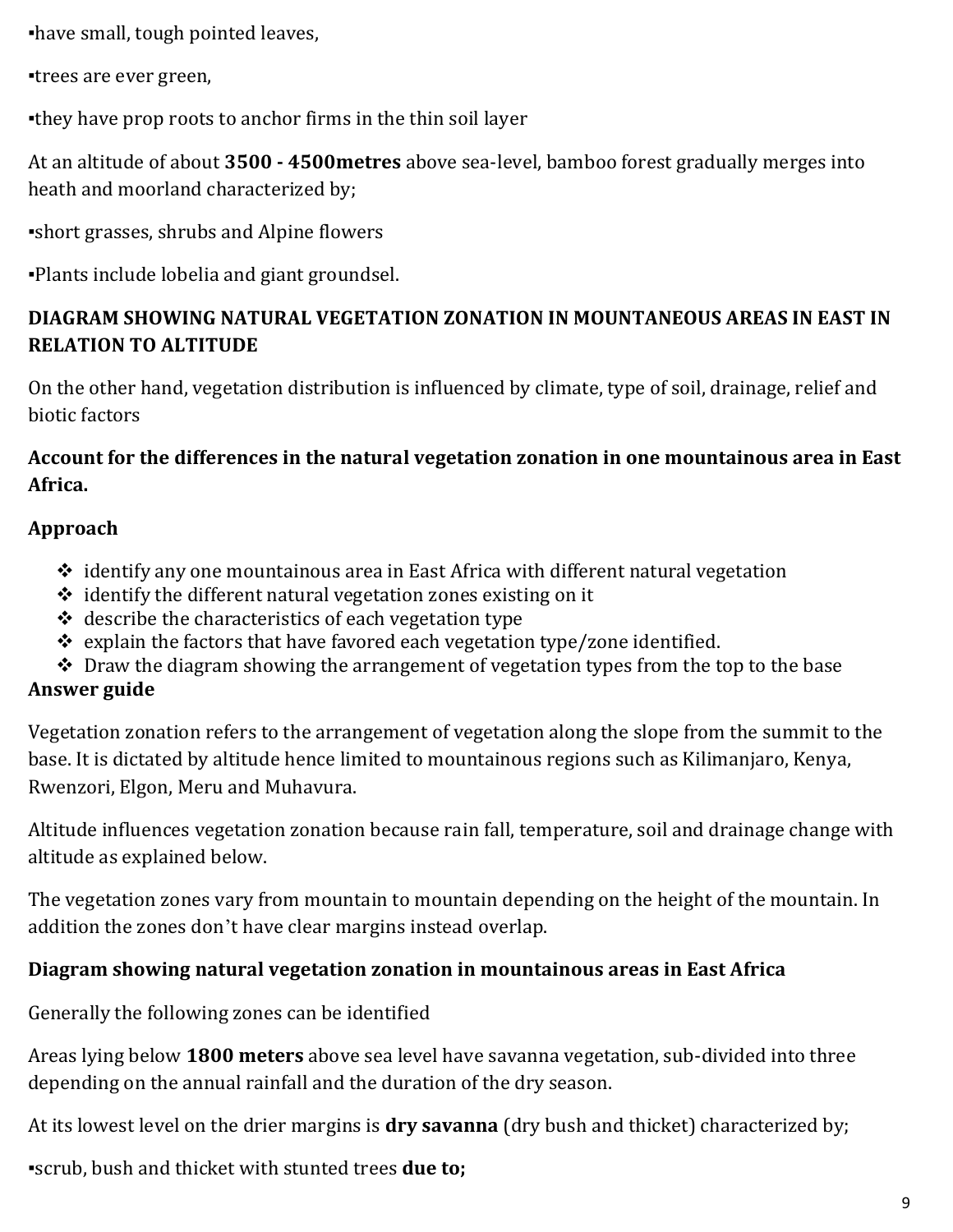▪moderate to low annual rainfall of about 500 mm-250mm supports dry bush. ▪Low humidity in the atmosphere supports growth of drought resistant plants **•very hot temperatures of over 30 °C support growth of drought resistant plants** ▪poor sandy soils with low water retention capacity support growth of drought resistant plants ▪fair drainage hence limited moisture in the soil ▪flat low lying relief/ lower slopes ▪low altitude less than 1000m above sea level- the lower slopes of the mountain The dry savanna merges into **grassland characterized by**;

▪dominance of tall grasses of about 3-5 m such as spear and elephant

▪few scattered short trees growing within the grasses for example acacia

▪trees have tiny leaves and are deciduous

▪trees are fire and drought resistant

▪grasses dry during the dry season and turns brown or yellow and green during the wet season

#### **Savannah grass exists at this level because of;**

▪Moderate annual rain all of about 500mm-760mm encourages growth of tall grasses and short trees

•Alternate short wet and long dry seasons encourage growth of deciduous trees and drying of grasses

▪Low humidity in the dry season and high in the wet season

**•Hot temperatures above over 27 °C support growth of drought resistant plants** 

▪Fairly fertile soils encourage growth of tall grasses and short scattered trees

▪Fairly good drainage especially in the wet season increases moisture in the soil and growth of tall grasses

▪Relatively flat lowland relief favors growth of grasses and short trees

▪Low altitude of less than 1000m above sea level minimizes moisture in the soil for growth of grasses

As altitude increases to **about 1800m** above sea level, savanna grasslands change into woodland towards the rain forest with the following characteristics;

▪dominance of trees which are umbrella shaped with less grass

▪trees are of tropical hard wood and appear in mixed stands

▪trees are of medium height of about 8- 16 meters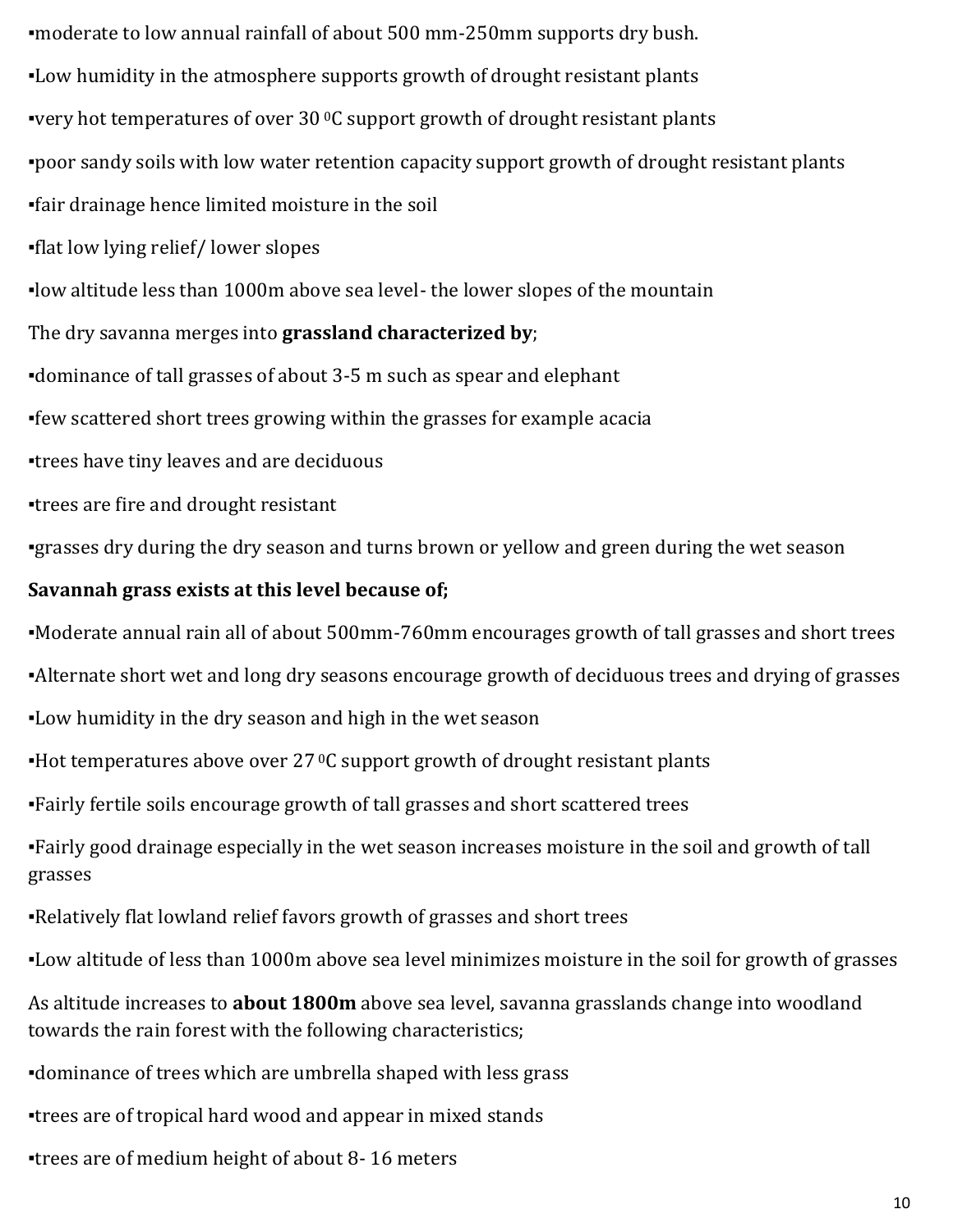▪trees are deciduous in nature to reduce water loss through transpiration

. they are also drought and fire resistant with tap roots to reach the water table deep in the ground.

▪Trees have thick barks to resist water loss and destruction from animals and wild fire,

▪trees also have small leaves to reduce loss of water through transpiration

▪dominant tree species include acacia and baobab

▪thick under growth of tall grasses, shrubs and bushes growing under scattered trees because adequate sun light reaches the ground easily than in the tropical rain forests

▪some trees such as baobab have swollen trunks to resist drought and fire

### **Savanna woodland exists at this level because of;**

•Moderate to heavy rain fall of about 760mm – 1200 mm annually supports the growth of medium height trees and thick under growth.

▪Rainfall is seasonal and concentrated in one peak hence growth of deciduous and drought resistant plants such as acacia and baobab

▪Fairly high humidity in the wet season encourages growth of deciduous trees, tall grass and shrub.

 $\bullet$  hot temperatures above 24<sup>0</sup>c encourage high transpiration hence growth of deciduous and drought resistant plants.

▪Fairly fertile soils with low water retention capacity favor growth of and drought resistant plants

▪low lying plateau relief favors the growth of short trees intermixed with shrubs

▪Fairly good drainage with limited surface water favors growth of deciduous and drought resistant plants

**Rain forests** exist at **an altitude of about 1800- 2500 meters** above sea-level. They are characterized by;

▪tall trees of up to 50 meters,

▪trees are ever green with broad leaves,

▪trees form 2-3 canopy layers. That is, upper layer of very tall trees, middle and lower layer.

▪Trees have huge and straight trunks

▪trees have buttress roots to support the huge and straight trunks,

▪trees appear in mixed stand, for example mahogany, iron wood, ebony e.t.c

▪Little or no under growth because of the canopies which block sunlight,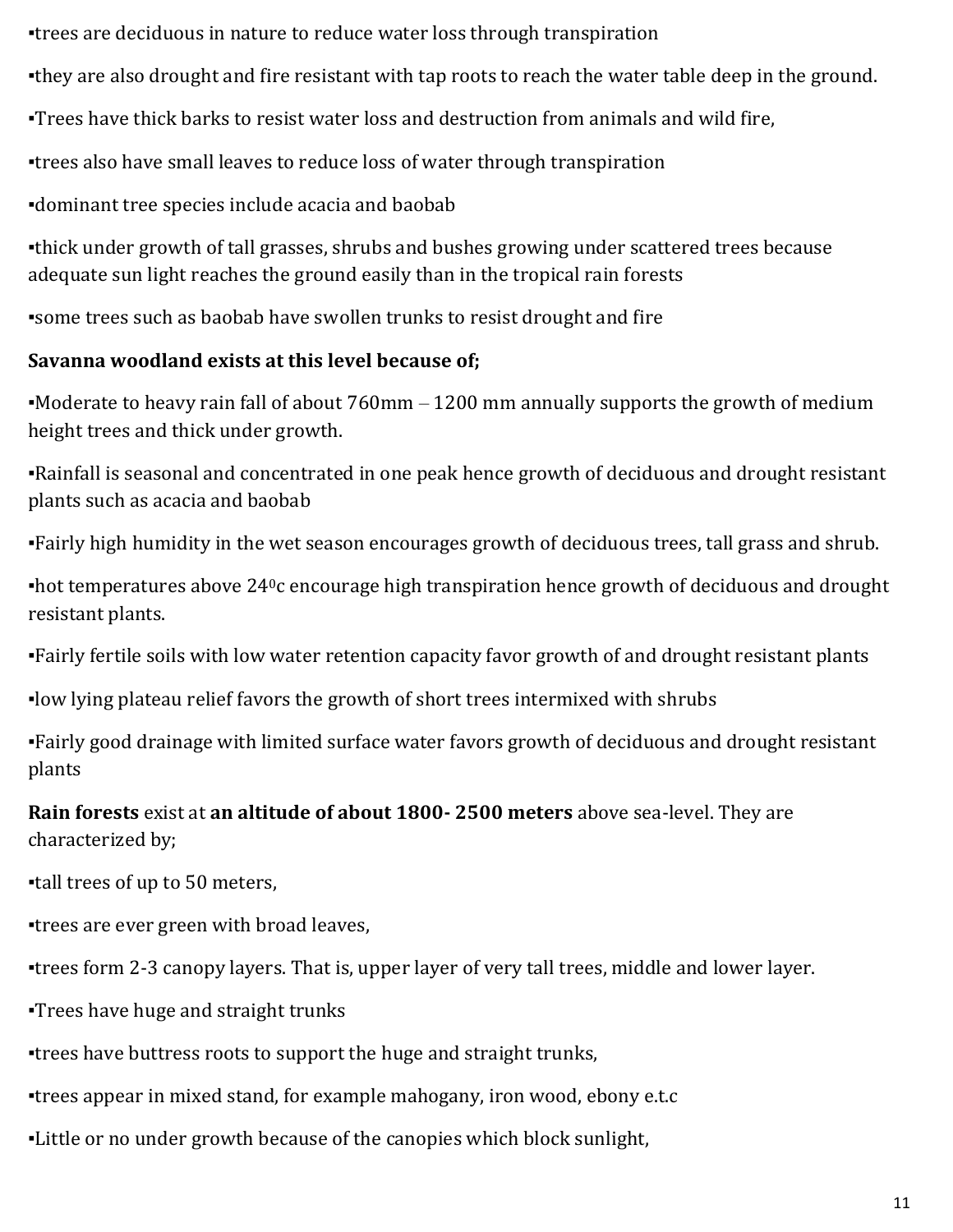•there many climbing plants for example, lianas and epiphytes like Ferns, mosses and orchids,

▪trees have thick barks and provide hard wood for example, mahogany, iron wood, rose wood, green heart and ebony.

#### **Tropical rain forests exist at this level because of;**

▪Heavy and well distributed rain fall over1500mm annually provides adequate water for growth of tall trees with buttress roots

▪High humidity over 80 % contributes to formation of heavy rain fall

**•hot temperatures of about 22<sup>0</sup>c- 28<sup>0</sup>c increases humidity and rain fall formation through** evapotranspiration

▪Deep fertile soils such as volcanic provide adequate nutrients for growth of tall trees

▪Low and high altitude of about 1000m- 2500m above sea level encourages growth of tall trees

▪Good drainage with adequate supply of streams increases moisture in the soil.

▪In terms of relief, rain forests thrive on gentle slopes of major highlands

### **Temperate forests exist at an altitude of about 2500 - 3000 meters** above sea-level. They are characterized by;

▪dominance of coniferous soft wood trees species like cedar, podocarp and camphor.

▪trees are tall near the tropical rain forests due to heavy rain fall

▪trees are ever green,

▪trees have straight trunks,

▪trees have thick barks,

▪trees have needle shaped leaves and no under growth.

▪Trees are shorter towards the bamboo forest.

### **Temperate forests exist at this level because of;**

- ▪Low rain fall
- ▪Low humidity
- ▪Low temperatures below 200C
- ▪Shallow soils

Bamboo forests exist at an altitude of about 3000m – 3500m above sea. Bamboo plants have the following characteristics;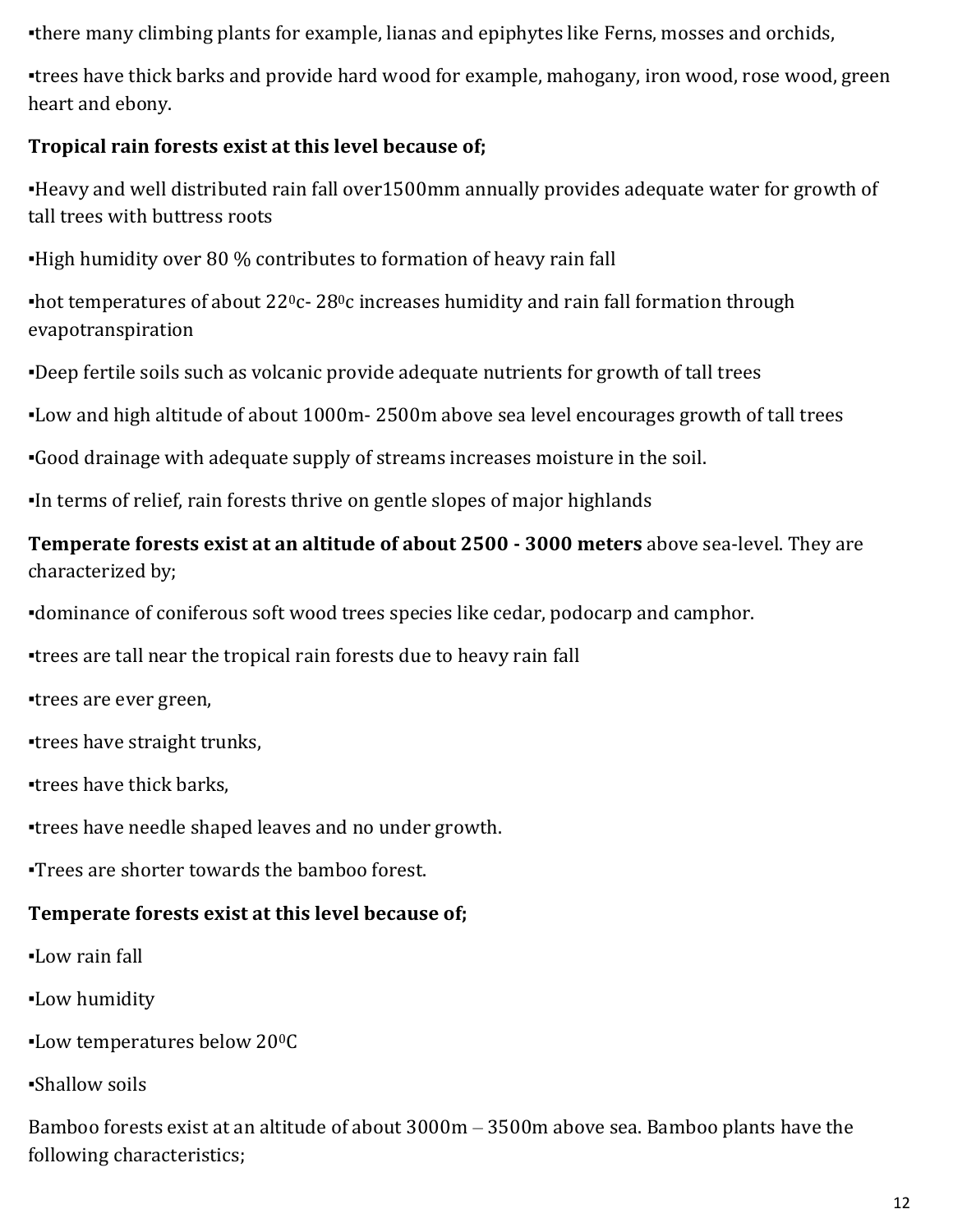▪they appear in single layer,

▪grow in pure stands

▪have segmented or reed like stems with hollows inside to minimize water consumption which is relatively scarce at this altitude,

▪have small, tough pointed leaves,

▪they are ever green,

▪have prop roots to anchor in the swallow soil.

#### **Bamboo forests exist at this level because of;**

▪low rain fall

▪cool temperatures

▪thin and skeletal soils.

**Heath and moorland** exists at an altitude of about **3500m – 4500** meters above sea- level and have the following characteristics;

▪They consist of short grasses, shrubs and Alpine flowers

▪Plants include lobelia and giant groundsel.

### **Heath and moorland exist at this level because of;**

▪low rain fall

▪cold or Low temperatures

▪thin soils such as scree soils due to high rate of erosion on steep slopes and limited chemical weathering

#### **Other factors that influence vegetation zonation include;**

**Aspect of relief**. That is, forest vegetation exists on the wind ward side while savanna and scrub vegetation exists on the leeward due to arid conditions

▪Occurrence of Natural disasters such as landslides have led to the destruction of the original vegetation in highlands; replacing them with secondary vegetation types.

▪Wild fires have led to the destruction of the original vegetation in highlands; replacing them with secondary vegetation types.

### **Influence of biotic factors for example;**

▪Termites, locusts, and animals in game parks such as elephants have led to destruction of the original vegetation types which are replaced with scrubs or other poor forms.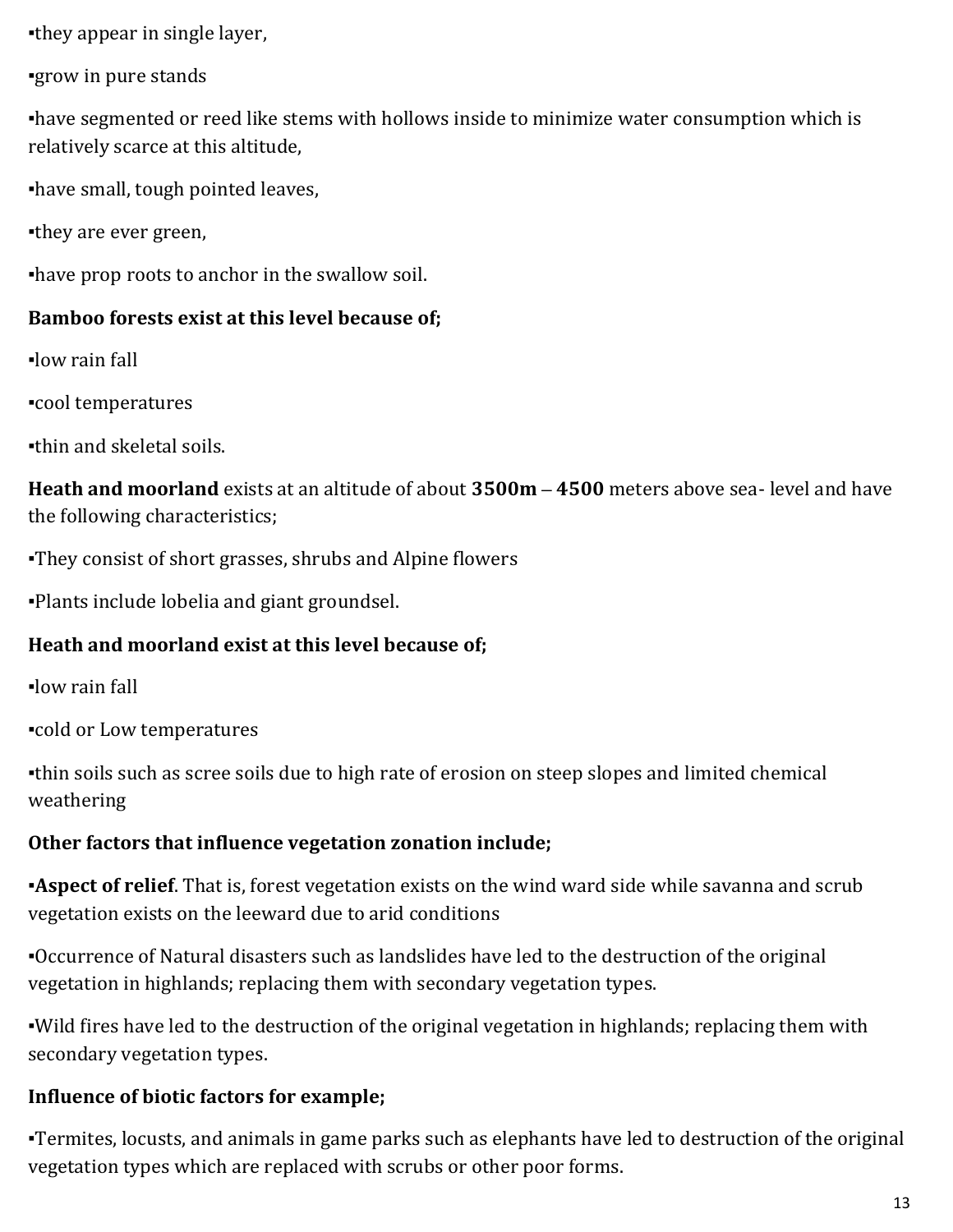▪Animal grazing through nomadism, ranching and dairying led to destruction of the original vegetation types which are replaced with scrubs or other poor forms.

▪Man's activities such as deforestation, construction, cultivation and mining have led to the destruction of the original forests, woodlands, swamps and grasslands and replacing them with secondary vegetation types.

●On the other hand, human intervention through environmentally friendly activities such as afforestation, re-afforestation and agro forestry, creation of national parks and forest reserves has led to regeneration of formally degraded natural vegetation such as forests and protection of the existing ones.

●Favorable Government policy of gazetting highlands as national parks and game reserves has protected and preserved natural vegetation

#### **To what extent has the natural vegetation of East Africa been modified by human activities?**

#### **Approach**

- $\triangleleft$  define natural vegetation
- $\triangleleft$  Identify and describe the characteristics of natural vegetation types modified by human activities
- $\triangle$  State areas where human activities have modified natural vegetation
- $\cdot$  Give the 1<sup>st</sup> evaluation (to a large extent) and explain the activities that have modified natural vegetation
- $\div$  Give the 2<sup>rd</sup> evaluation (physical factors)

#### **Answer guide**

Natural vegetation is that type of plant life that grows naturally in a particular physical environment. The natural vegetation types modified greatly by human activities include:

Natural forests, savanna wood land and grass lands and scrub.

Natural forests include tropical rain forests, mangroves and montane Forest. They are common in areas of mabira, kalangala, Budongo, East African coast, mountain Kilimanjaro, Rwenzori, Kenya and other highlands above 3500 m above sea level.

#### **Forest vegetation** is generally characterized by;

▪ever green trees

▪trees are tall

▪trees have broad leaves,

▪ trees have buttress roots to support the huge trunks,

▪trees appear in mixed stand for example mahogany, iron wood, ebony e.t.c

▪trees form 2-3 canopy layers. That is, upper layer of very tall trees, middle and lower layer.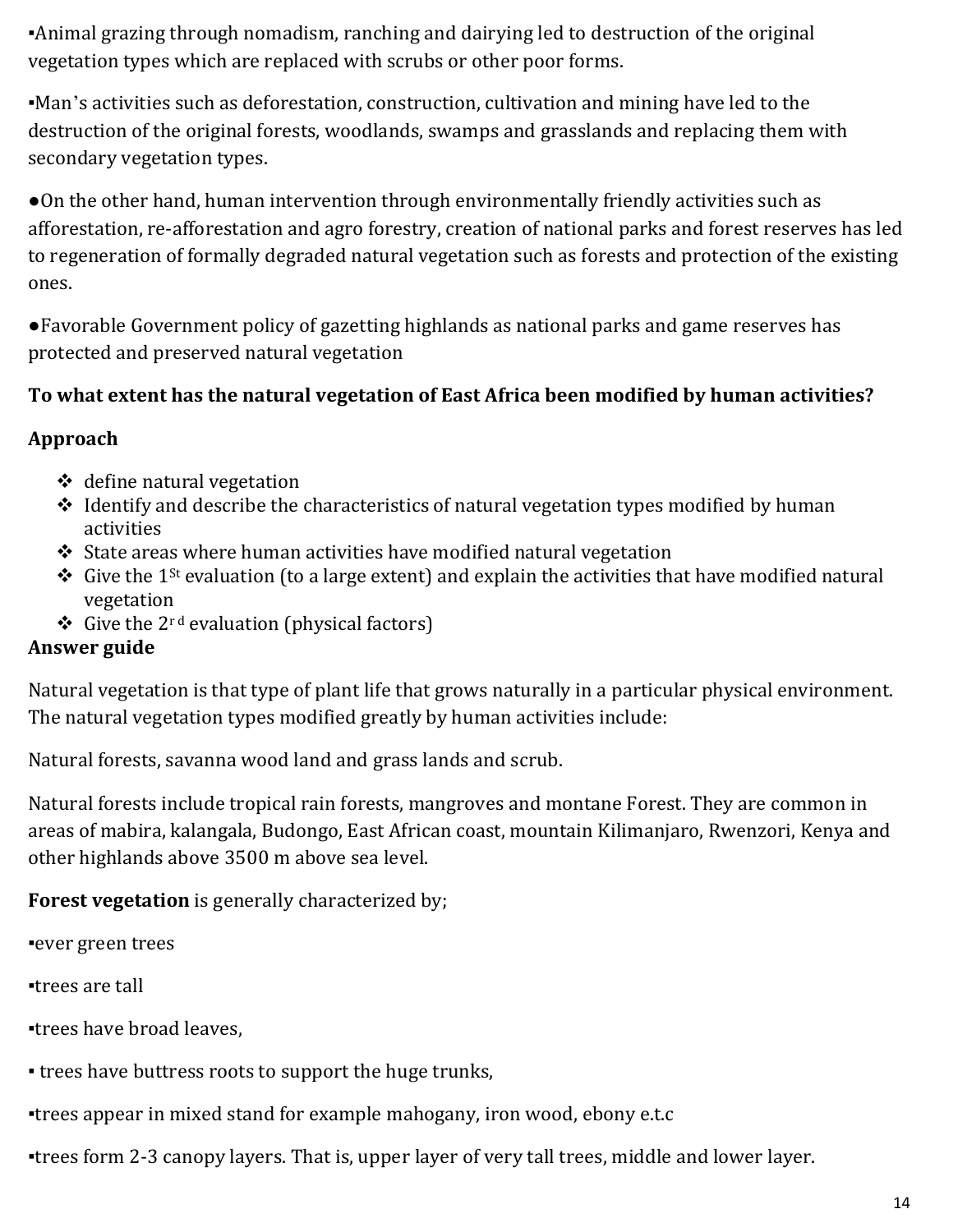▪trees have thick bark and provide hard wood for example, mahogany, iron wood, rose wood, green heart and ebony.

**Savanna woodlands and grasslands** cover areas of Northern Uganda, western and southern Tanzania e.t.c

They are characterized by;

▪dominance of medium height trees in the woodland and tall grass in the grassland

▪trees have small waxy needle like leaves,

▪trees are drought and fire resistant,

▪trees are deciduous

▪trees are umbrella shaped at the top to reduce water loss,

▪dominant tree species are acacia and baobab,

▪grass dries during the dry season and become brown or yellow, and green during the wet season.

**Scrub or semi desert vegetation** in northern Kenya, north eastern Uganda (Karamoja), Ankole – Masaka corridor, northern Tanzania and some parts of Rift valley due to low annual rainfall below 500mm.

Scrub vegetation is characterized by;

▪bushy thorny trees of 5- 10 meters tall with shrub growing between them

▪trees are drought and fire resistant for example acacia,

▪very poor and short tuft grass with bare ground between the scattered thorny bushes,

▪grass dries up and turns yellow / brown during the drought period and roots become dormant in soil

▪some plant species have twisting leaf system to prevent direct sunshine and high transpiration.

The natural vegetation types identified above have been modified by man's activities mainly in areas of Kenya highlands, Kigezi highlands, Lake Victoria basin, north eastern Uganda, northern and western Kenya, slopes of mountain Kilimanjaro, parts of central Tanzania and central Uganda e.t.c

The areas stated above have witnessed the following human activities that have to a largest extent modified natural vegetation as explained below;

●steady destruction and clearing of forests and swamps to expand cultivable land either for commercial or subsistence for example sugar cane in lugazi , coffee, Banana plantations, tea on the fringes of Mabira forest, palm oil in Kalangala, islands, yams ,rice; millet and sorghum in savanna and semi desert areas.

The original vegetation cover has been replaced by planted crops.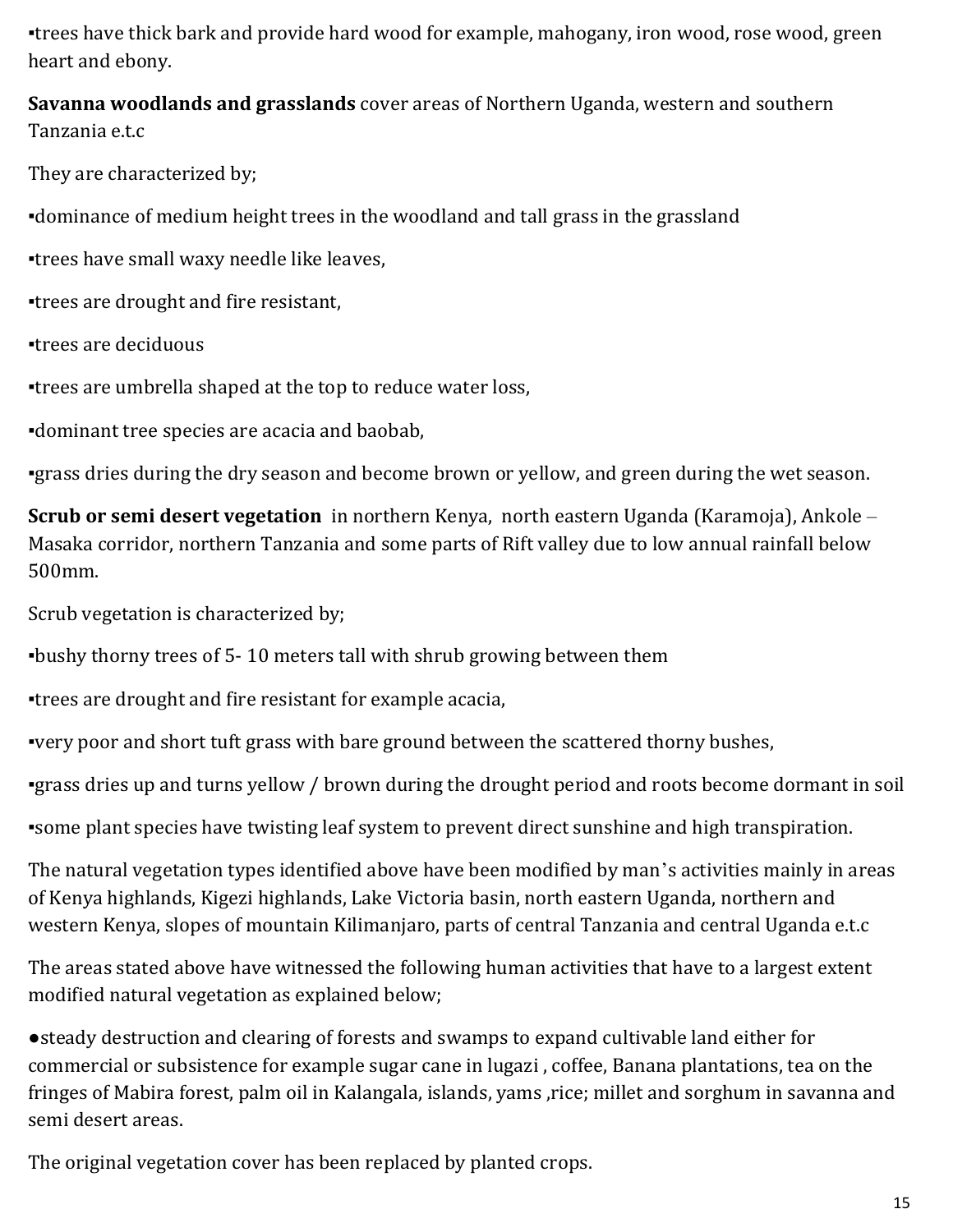●He burns vegetation to provide new pastures for nomadic pastoralism, dairying and ranching for example in Nakasongola, Teso, Kikuyu, Karamoja and Miombo in Tanzania.

●clearing of forests and grasslands and swamps for settlement/ urbanization in areas of Kampala, Lugazi, Mukono, Nairobi, Kisumu, Jinja, Dodoma and other towns in central, Eastern and south western Uganda, Kenya and Tanzania

●lumbering in tropical rain forests have been replaced by woodland and scrubs for example Imaragambo, Budongo, Kibaale, Kalangala islands, Miombo woodlands e.t.c

●cutting down of trees for fuel (fire wood and charcoal) for industrial and domestic use for example Budongo, Kibaale, Kalangala islands, Miombo woodlands , Karamoja, central Uganda, south western Tanzania e.t.c .Trees have been replaced by secondary forms of vegetation.

●Swamp reclamation for agriculture, dairying, settlement, industrial development e.t.c has led to disappearance of swampy vegetation in most areas such as Nakawa-Banda, Nalukolongo-Natete and other swamps in western and central Uganda

●mining and quarrying in Mwandui (Diamond),Tororo (limestone and vermiculite),Kilembe(Cobalt), Bamburi (cement), Gold, Tin, Wolfram in south western Uganda, murrum, sand, e.t.c destroys the original forests, grasslands and swamps ;replacing them with secondary vegetation types.

●animal grazing through nomadism, ranching, and dairying leads to disappearance of original forests, grasslands and swamps; replacing them with secondary vegetation types for example in Karamoja, Ankole – Masaka corridor, Kigezi and Kenya highlands a Miombo in Tanzania e.t.c.

●repeated bush burning in Karamoja, Mbarara, Turkanaland, Masai, Nakasongola, Miombo in Tanzania and other pastoral communities to prepare for good pastures, kill pests and diseases e.t.c has led to the destruction of the original vegetation types which are replaced with scrubs or other poor forms.

●Man also clears natural vegetation for setting up and expanding industries for example Namanve industrial park destroys the original forests, grasslands and swamps ;replacing them with secondary vegetation types.

●Cutting down of trees for timber and building materials have modified forest, grasslands and swamps; replacing them with secondary vegetation types.

●Human interference through afforestation, re-afforestation and agro forestry has led to the introduction of exotic tree species such as p pine, eucalyptus, Robusta, Grevilleea e.t.c replacing the former grasses and natural vegetation types

To a least extent, natural vegetation has been modified by physical factors such as;

**Harsh climatic** conditions/ unreliable rain fall/ desertification e.t.c has changed the natural vegetation characteristics fore example Karamoja, northern Kenya, Miombo e.t.c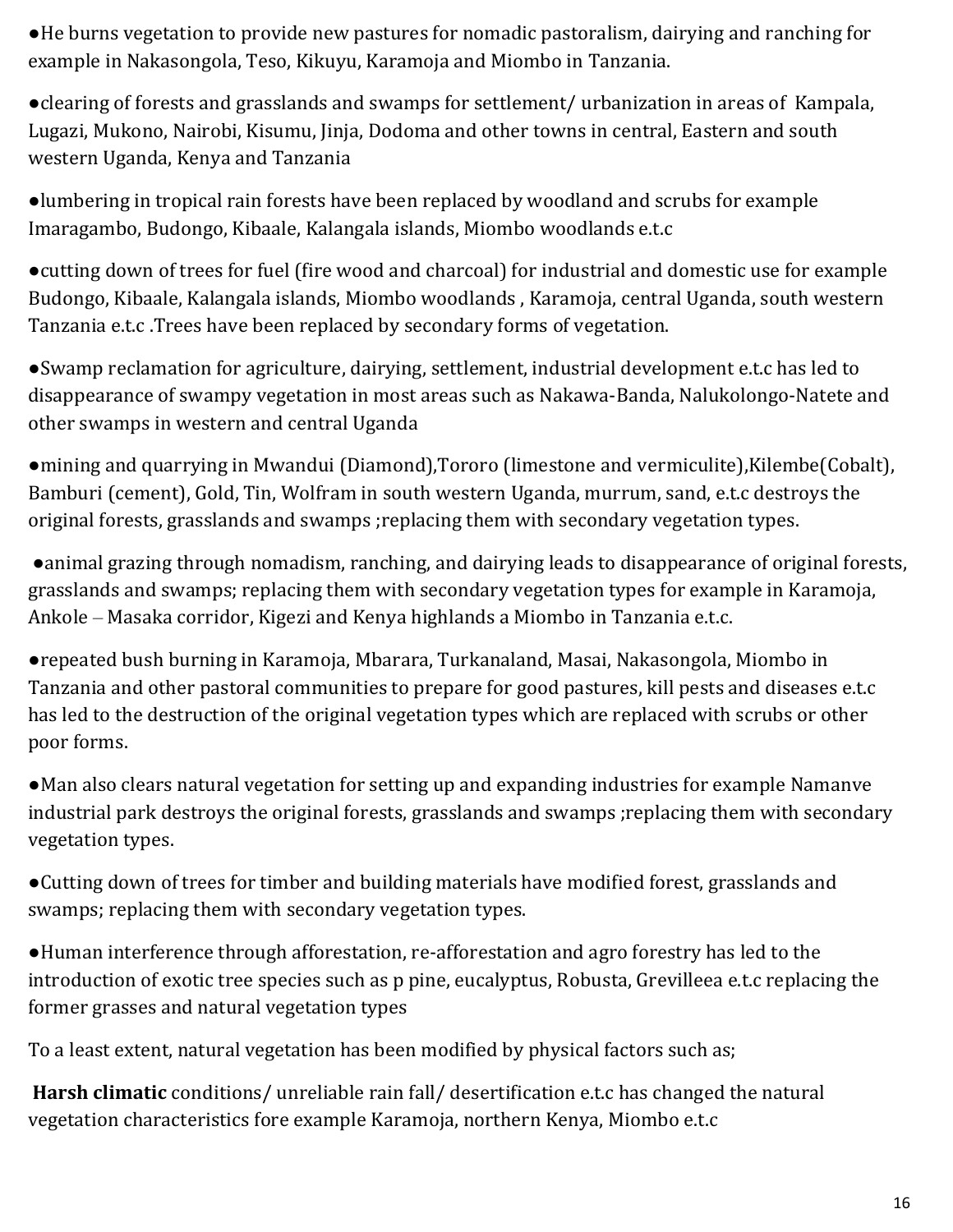**Occurrence of landslides** has removed the original vegetation cover; exposing rock layers for example on Mount Elgon slopes Kigezi highlands, Rwenzori slopes, Rwampara hills e.t.c

**Overgrazing** by wild game, browsing, debarking and over trampling have changed the original natural vegetation in National parks such as Queen Elizabeth, Masai-Mara e.t.c

**Living organisms** such as termites, ants, locusts e.t.c in Nakasongola e.t.c have destroyed savanna grasslands; changing it to scrub. Aphids and Tsetse flies in Masindi, Bunya, and Mayuge e.t.c prompted man to clear forests changing to savanna woodland and grassland

**Continued deposition** of sediments on flood plains leads to gradual successions of vegetation types and growth of new types.

### **To what extent has man influence the distribution of natural vegetation of East Africa?**

#### **Approach**

- $\triangleleft$  define natural vegetation
- $\triangle$  Identify and describe the characteristics of natural vegetation types in East Africa.
- $\cdot$  State areas where human activities have influenced/ modified natural vegetation in East Africa
- $\div$  Give the 1<sup>st</sup> evaluation (to a large extent) and explain the activities that have influenced natural vegetation
- $\div$  Give the 2<sup>rd</sup> evaluation (physical factors)

#### **Answer guide**

Refer to the question above for answers

Human activities that have influenced vegetation distribution in East Africa include;

- ●steady destruction and clearing of forests and swamps to expand cultivable land either for commercial or subsistence
- ●He burns vegetation to provide new pastures for nomadic pastoralism, dairying and ranching

●clearing of forests and grasslands and swamps for settlement/ urbanization in areas of Kampala, Lugazi

- ●lumbering in tropical rain forests have been replaced by woodland and scrubs
- ●cutting down of trees for fuel (fire wood and charcoal) for industrial and domestic use
- ●Swamp reclamation for agriculture, dairying, settlement, industrial development

●mining and quarrying in Mwandui (Diamond), Tororo (limestone and vermiculite), Kilembe (Cobalt), Bamburi

●Human interference through afforestation, re-afforestation and agro forestry has led to the introduction of exotic tree

●repeated bush burning in Karamoja, Mbarara, Turkanaland, Masai, Nakasongola, Miombo in Tanzania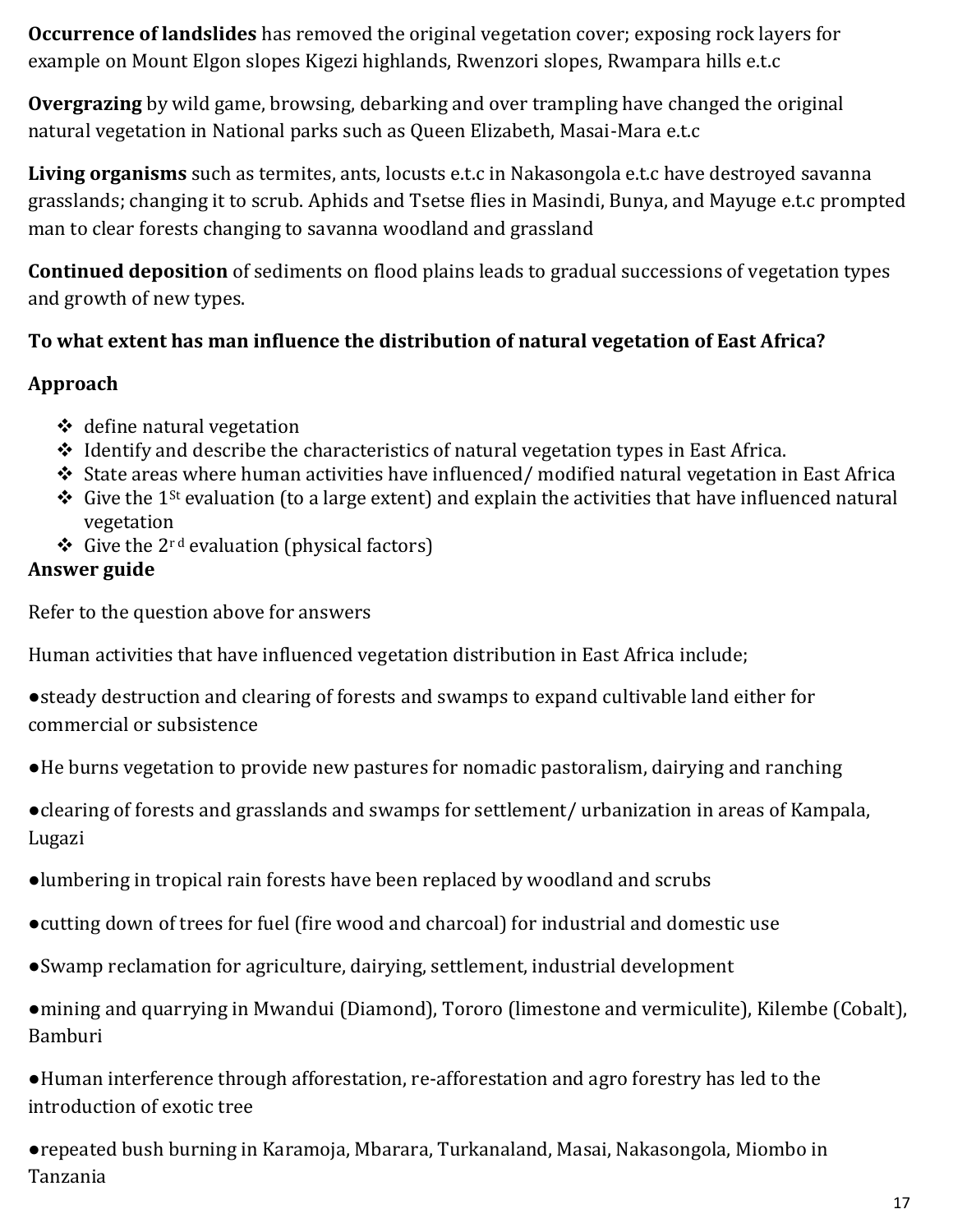●Man also clears natural vegetation for setting up and expanding industries for example Namanve industrial park

●Cutting down of trees for timber and building materials have modified forest, grasslands and swamps;

●animal grazing through nomadism, ranching, and dairying leads to disappearance of original forests, grasslands

#### **To a least extent, man has influenced vegetation distribution through;**

●afforestation, re- afforestation and agro forestry for example planting pine, eucalyptus, Robusta, Grevilleea

●Favorable Government policy of conserving natural vegetation in form of forest reserves and national parks has led to the existence of natural forests, savanna and swamps for example Mabira, Budongo, Bugoma, IMaramagambo, Bwindi impenetrable forests, Elgon forests, Tsavo National parks e.t.c

On the other hand, vegetation distribution is influenced by physical factors like;

### **Climate, altitude, type of soil, nature of relief, biotic factors and Drainage**

**Remember to explain these factors.**

### **NATURAL FOREST VEGETATION IN EAST AFRICA**

### **Account for the distribution of natural forest vegetation in East Africa.**

#### **Approach**

- Define natural forest vegetation.
- $\div$  Identify the types of natural forests in East Africa
- $\cdot$  State the characteristics of each type of forest and where it is found descriptively or by drawing a sketch map.
- $\triangle$  Explain the factors influencing the growth of each type of forest

### **Answer guide**

Natural forest vegetation refers to the community of a dense cover of trees growing naturally in a particular physical environment

Natural forests in East Africa are grouped into three types. Namely; equatorial forests/ tropical rain forests, montane forests, mangrove and riverine forests

Equatorial tropical rain forests are common in areas of mabira, kalangala, Budongo, Kibaale, Imaramagambo and on the foot hills of Mount Elgon, Rwenzori, Kenya, Kilimanjaro and Meru.

Tropical rainforests are characterized by;

#### ▪ever green trees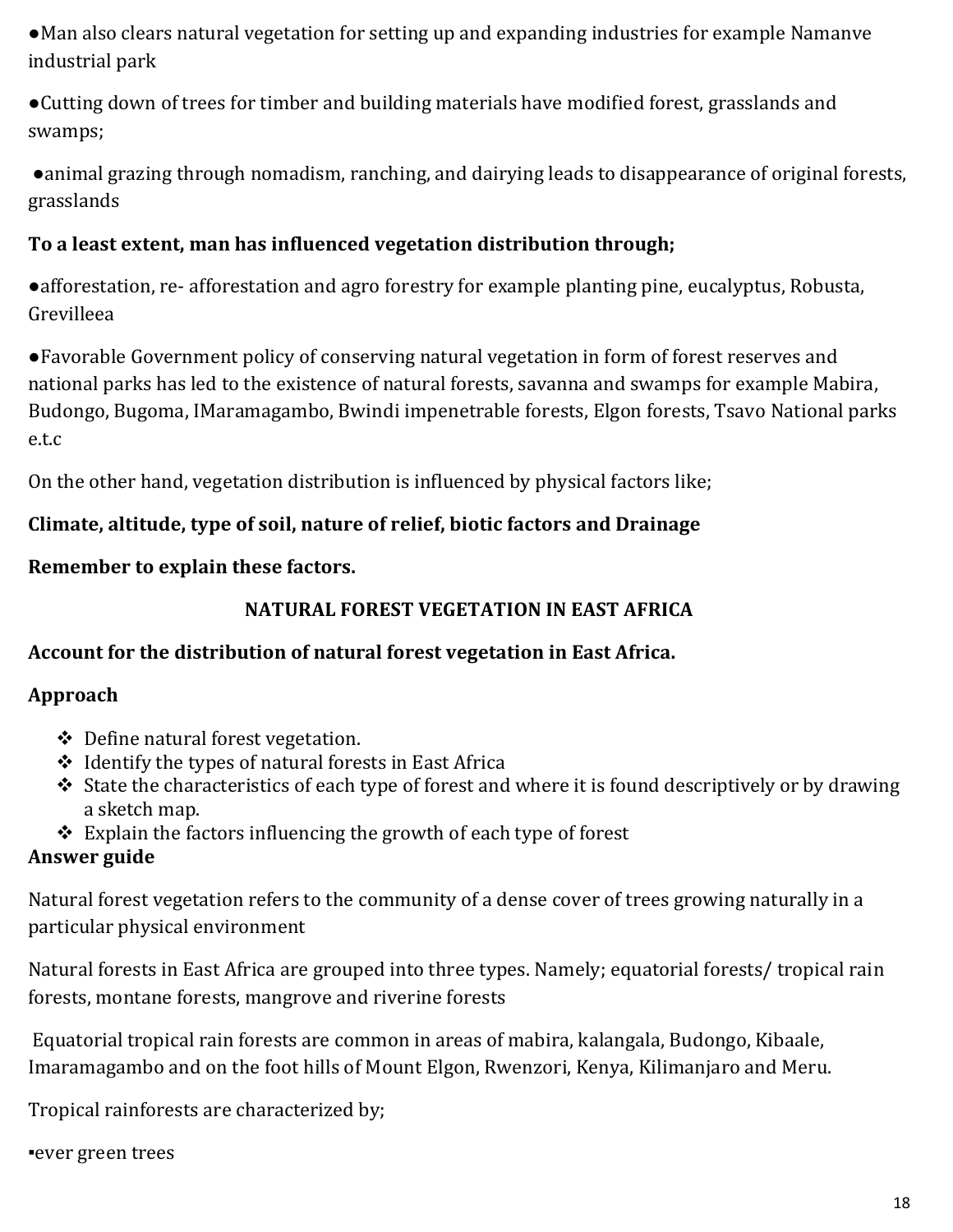▪trees are tall

▪trees have broad leaves,

▪trees have huge and straight trunks

• trees have buttress roots to support the huge trunks,

▪trees appear in mixed stand for example mahogany, iron wood, ebony e.t.c

▪trees form 2-3 canopy layers. That is, upper layer of very tall trees, middle and lower layer.

▪trees have thick bark and provide hard wood for example, mahogany, iron wood, rose wood, green heart and ebony.

•Limited or no under growth because of the canopies which block sunlight from reaching the ground

**Montane forests**- sub divided into temperate and Bamboo.

Temperate forests exist at an altitude of about 2500m- 3000meters above sea –level and characterized by;

▪dominance of coniferous soft wood trees species like cedar, podocarp and camphor.

▪trees are tall near the tropical rain forests due to heavy rain fall

▪trees are ever green,

▪trees have straight trunks,

▪trees have thick barks,

▪trees have needle shaped leaves and no under growth.

▪Trees are shorter towards the bamboo forest.

**Bamboo forests** exist at an altitude of about 3000m – 3500m above sea. Bamboo plants have the following characteristics;

▪they appear in single layer,

▪grow in pure stand

▪have segmented or reed like stems with hollows inside to minimize water consumption which is relatively scarce at this altitude,

▪have small, tough pointed leaves,

▪they are ever green,

▪have prop roots to anchor in the swallow soil.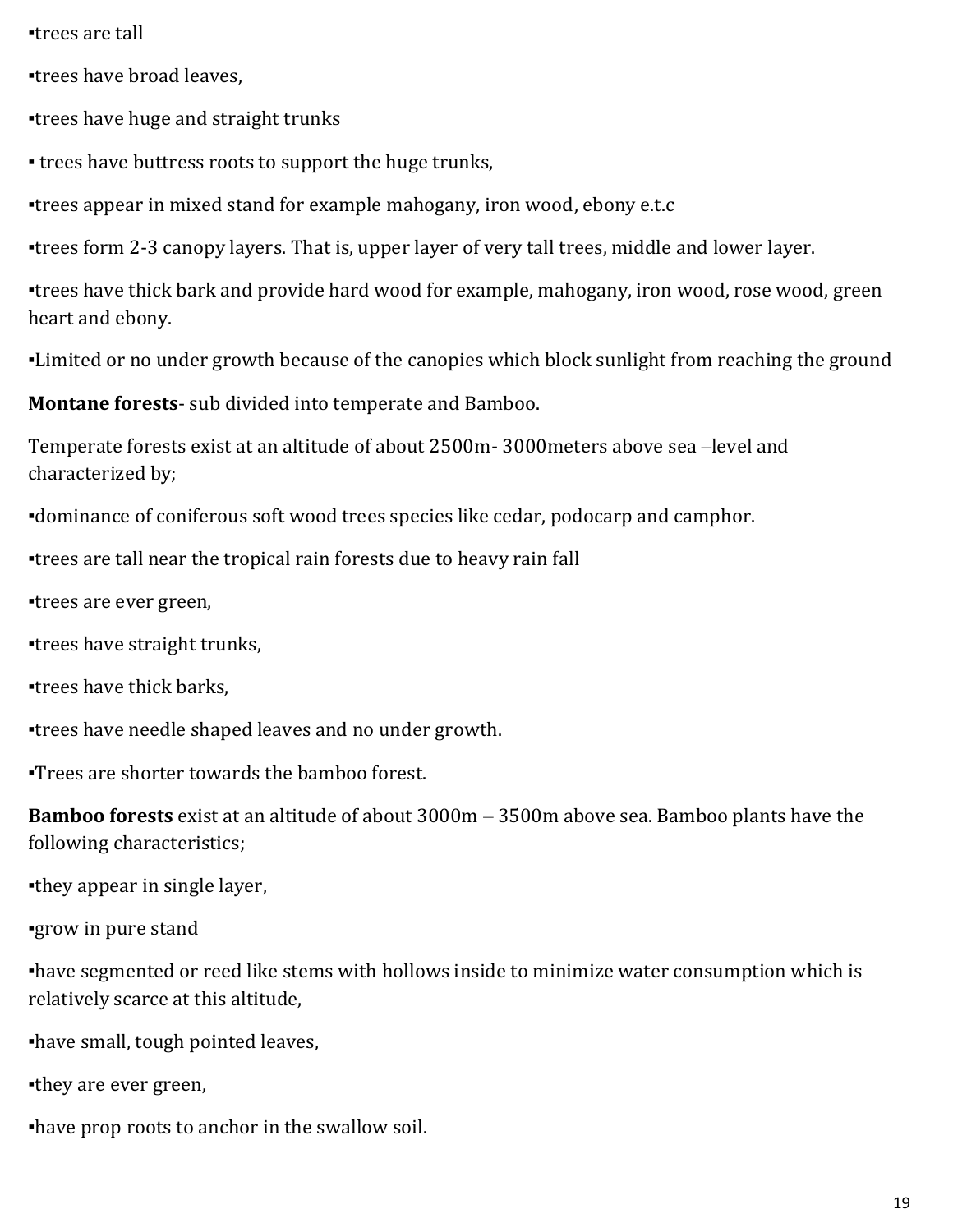**Mangrove forests** in the salty waters along the coast of East Africa between 5<sup>0</sup> north and 5<sup>0</sup> south of the equator for example Rufiji delta, areas near Mombasa, Lamu e.t.c

▪Mangrove contain Medium height trees of about 12 meters,

▪trees have aerial roots for breathing in mud,

▪Have tap roots for filtering salts from the blackish water

▪Have buttress roots to anchor firmly in the unstable mud flats

▪trees have short and twisted trunks,

▪trees have ever green broad leaves

▪trees are of tropical hard wood.

▪trees form a dense cover due to water logging conditions,

### **Factors favoring the growth and distribution of natural forests**

The growth and distribution of natural forests in East Africa is influenced by; climate, type of soil, drainage, altitude, relief and biotic factors as explained below.

**Climate**- has influenced the growth and distribution of forests through its elements of rainfall, temperature and humidity. That is;

▪hot and wet/ humid conditions have encouraged the growth of tropical rain forests.

▪cool and wet conditions in highland areas have encouraged the growth of montane forests.

▪hot and moist conditions in the coastal areas of East Africa have encouraged the growth of mangrove forests.

**Altitude**: refers to the height above sea level and affects temperate and rainfall.

▪Low and high altitude about 1000m-2500m above sea level encourages tropical rain forest

▪High altitude of about 2500m-3500m above sea level has encourage growth of montane forest vegetation

▪Coastal areas of about 0-200m above sea level have encouraged the growth of mangrove forests

**Nature of the soil**. The Type of soil in terms of; fertility, depth and texture has influenced the growth of forests in the following ways;

▪deep and fertile soils such as volcanic on gentle slopes of volcanic highlands, loamy and alluvial soils in low lying areas such as lake shores and valleys have encouraged growth of rain forests.

▪shallow and fairly fertile soils on mountain slope have encouraged the growth of montane forests ▪deep, muddy and saline soils have encouraged the growth of mangrove forests.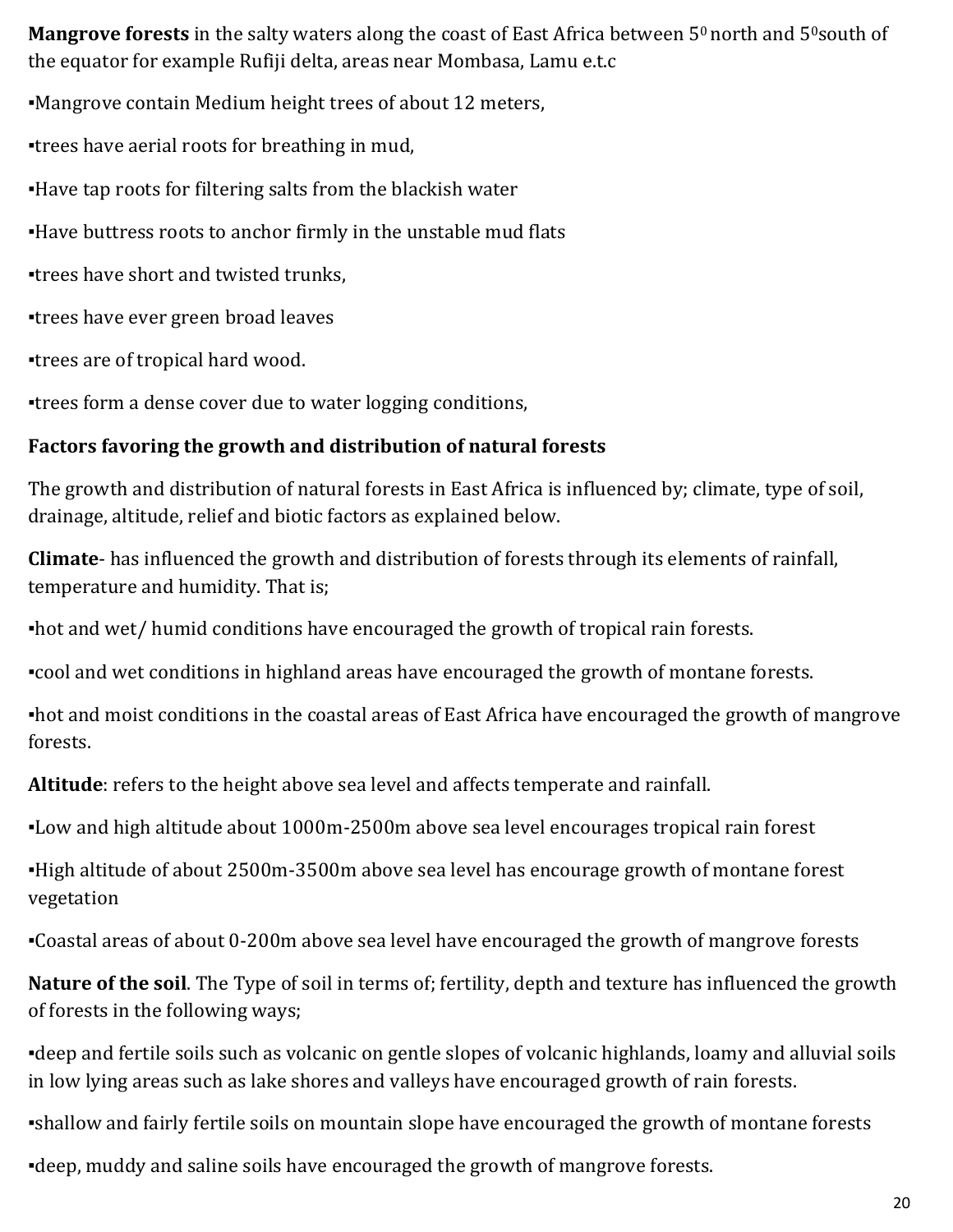**Drainage of the area** influences the moisture in the soil. That is;

▪Well drained areas such as gentle slopes and steep slopes have encouraged the growth of both rain and montane forests.

▪poorly drained or water logged areas such as salty marshes in the coastal areas and deltas have encouraged the growth of mangrove forests.

#### **Influence of relief. That is**;

▪lowlands and gentle slopes have encouraged growth of rain forests

▪fairly steep slopes or hilly areas have encouraged the growth of montane forests

▪low lying coastal plains have encouraged the growth of Mangrove forests.

#### **Influence of relief biotic factors** for example;

▪Bird have helped in dispersing seeds form which trees thrive

▪Human intervention through afforestation, re-afforestation and agro forestry has facilitated the existence of natural forests,

▪Favorable Government policy of conserving natural forests in form of forest reserves and national parks has facilitated the existence of natural forests for example Mabira, Budongo, Bugoma, IMaramagambo, Bwindi impenetrable forests, Elgon forests, Tsavo National parks e.t.c

▪Absence of serious diseases and pests such as elephants and giraffes which would have other wise destroyed and change the quality and quantity of forest vegetation. For example Mabira and Bwindi forests.

### **EQUATORIAL FORESTS / TROPICAL RAIN FORESTS**

### **(a)describe the characteristics of tropical rain forests in East Africa**

**(b) Explain the conditions which have favored the growth of tropical rain forests in East Africa.**

### **Approach**

- $\triangle$  Identify areas covered by tropical rain forests in East Africa
- $\triangle$  Give and describe the characteristics of tropical rain forests
- $\triangleleft$  Identify and explain the factors favoring the growth of tropical rain forests

### **Answer guide**

Tropical rain forests exist in equatorial climatic region in areas such as mabira, kalangala, Budongo, Kibaale, Imaramagambo, Kakamega western Kenya, parts of central Uganda; and on the foot hills of Mount Elgon, Rwenzori, Kenya, Kilimanjaro and Meru.

Tropical rain forests are characterized by;

▪tall trees that grow to height of 60 meters due to competition for sun light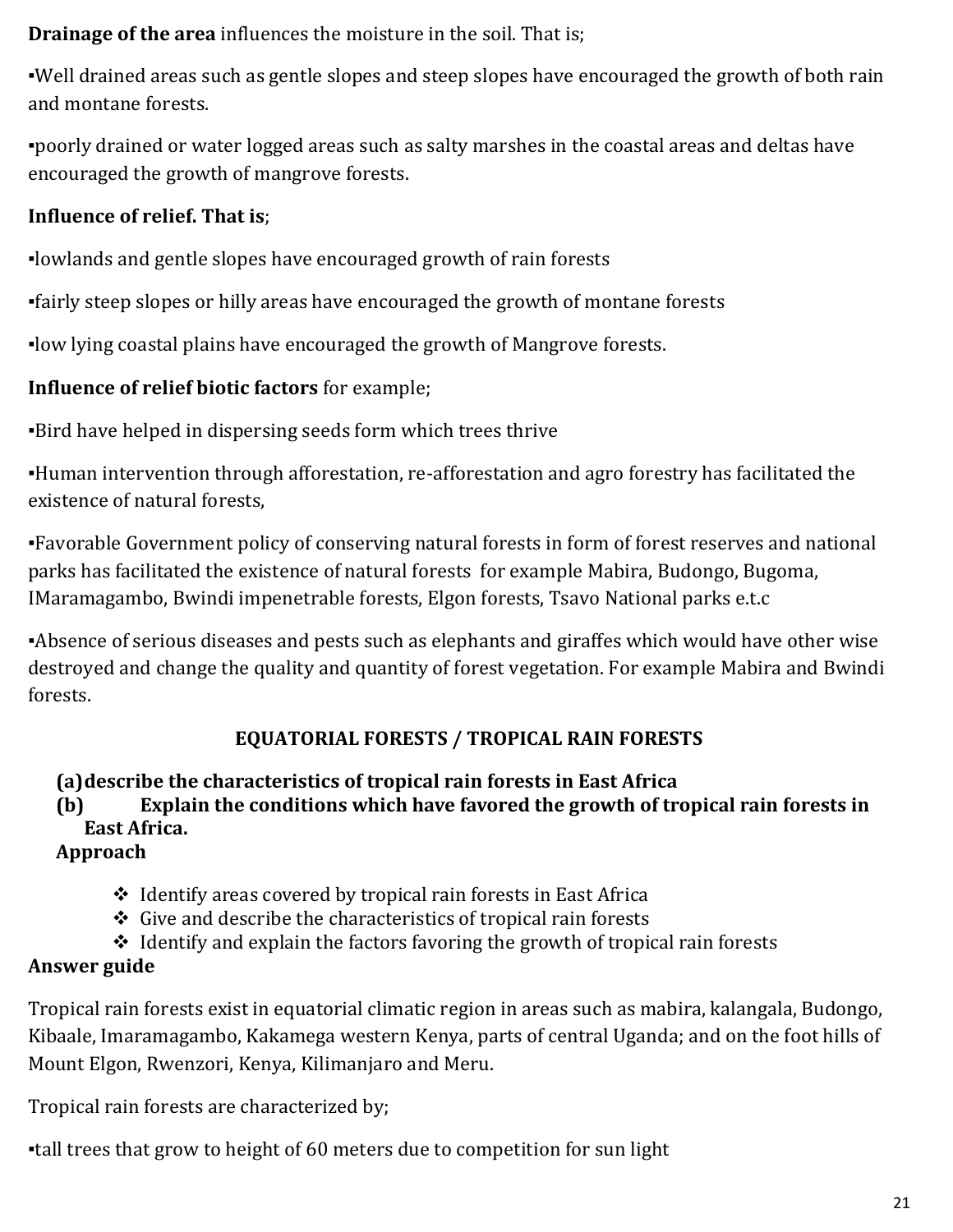▪Hard wood tree species such as mahogany, musizi, mvule, ironwood, Ebony e.t.c due to availability of adequate water and nutrients

▪Trees form dense canopies usually in 3 layers. That is; upper layer of very tall trees, middle and bottom layer due to growth of trees at different intervals or age and sprawl to form canopies

▪Ever green trees, shedding leaves at different intervals throughout the year due to constant rain fall hence continuous growth of trees

•They have little or no undergrowth due to thick canopy preventing sunlight from reaching the ground

▪Trees have broad leaves that allow evaporation to get rid of excess water

▪Trees have many climbing plants for example lianas and epiphytes such as ferns, mosses that get support from the tall and huge trees

▪Trees grow in mixed stands/ have a variety of plants growing profusely such as mahogany, palms, iron wood, ebony e.t.c

▪Trees have straight trucks and buttress roots due to ample water supply

▪Most trees have buttress roots that give support to the huge and tall trees

▪ Trees have a long gestation period to mature of about 30 years

**Impression marking…………………………………………………………..10 marks**

### **Tropical rain forests are largely favored by physical factors for example;**

**Climate.** Equatorial forests grow well in areas;

▪Receiving heavy and reliable rainfall above 1500mm annually.

•Rain fall is distributed through out the year with a bi-modal pattern

**Have hot to warm temperatures of about 22<sup>0</sup>c- 28<sup>0</sup>c throughout the year; increase humidity in air and** formation of heavy rainfall that encourages the growth of tall trees

▪Have high humidity levels of about 80% that promotes luxuriant tree growth

▪Presence of adequate sun light for plants to manufacture food promotes plant growth

**Altitude**-affects temperature and rainfall. Consequently tropical rain forests thrive at an altitude of about 1000m-2000m above sea level where rainfall is abundant and temperatures range from hot to warm in lowland and highlands respectively

**Soil**-tropical rain forests grow in areas with deep fertile soils along mountain slopes, gently sloping areas, alluvial soils along river valleys and loamy soil near shores of lakes.

**Drainage**. Tropical rain forests grow in well drained areas especially along gentle slopes of major highlands and lowlands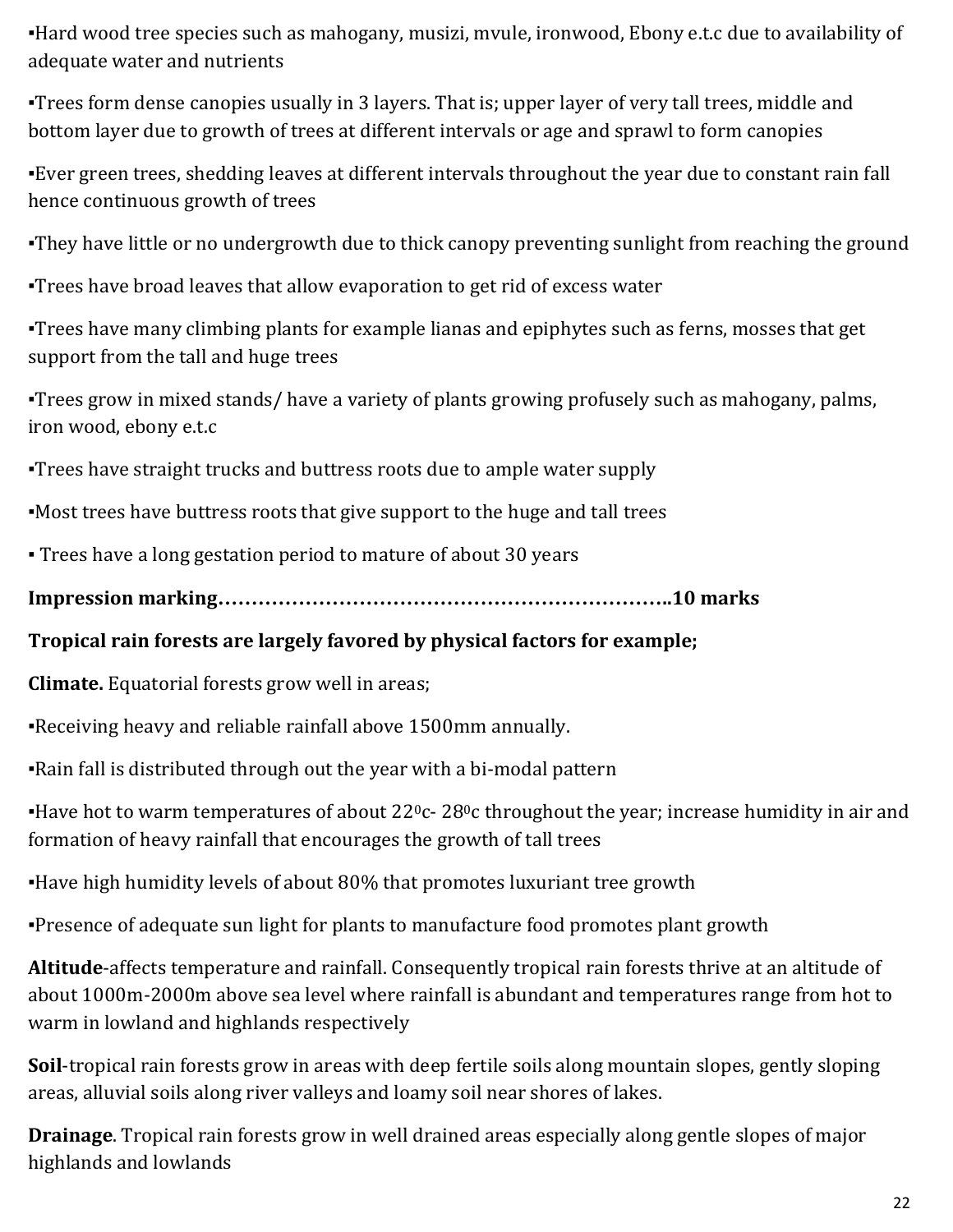▪Water logged areas especially those containing numerous streams and rivers favor riverine forests

**Aspect of relief**. Equatorial rain forests thrive on the gentle slopes on the windward side of major mountains due to moist winds that facilitate the formation of relief rain fall

### **Influence of biotic factors for example;**

▪**Favorable government policy** of conserving/ gazetting forest reserves for ecological functions has ensured the growth and continuous existence of rain forests in various parts of East Africa for example mabira, Bwindi forest reserve, Elgon forest, Rwenzori, Kibaale e.t.c

▪Human intervention through afforestation, re-afforestation and agro forestry programs has led to regeneration of formally degraded tropical rain forests.

**Maximum…………………………………………………………….15 marks**

### **Explain the factors influencing the distribution of tropical rain forests in East Africa.**

**Account for the distribution of tropical rain forests in East Africa.** 

**Account for the growth of equatorial forests in East Africa.**

### **Approach**

- $\triangleleft$  Identify areas covered by tropical rain forests in East Africa
- $\div$  Give and describe the characteristics of tropical rain forests
- $\triangleleft$  Identify and explain the factors favoring the growth of tropical rain forests

#### **Refer to the question above for the answers**

### **SAVANNA VEGETATION**

### **(a) Describe the characteristics of savanna vegetation.**

**(b) Explain the conditions which have favored the growth of savannah vegetation in East Africa.**

### **Approach**

- $\triangleleft$  define savanna vegetation
- $\div$  identify the types of savanna
- $\div$  give and describe the characteristics of each type and where it occurs
- $\triangle$  Identify and explain the explain the conditions favoring the growth of savanna

# **Answer guide**

.

Savanna refers to a belt of tropical grassland with scattered trees. It occurs in the interior landmasses experiencing tropical climate.

Savanna vegetation is subdivided into three types depending on the annual rainfall received and the duration of the dry season. That is; dry savanna, grassland and woodland.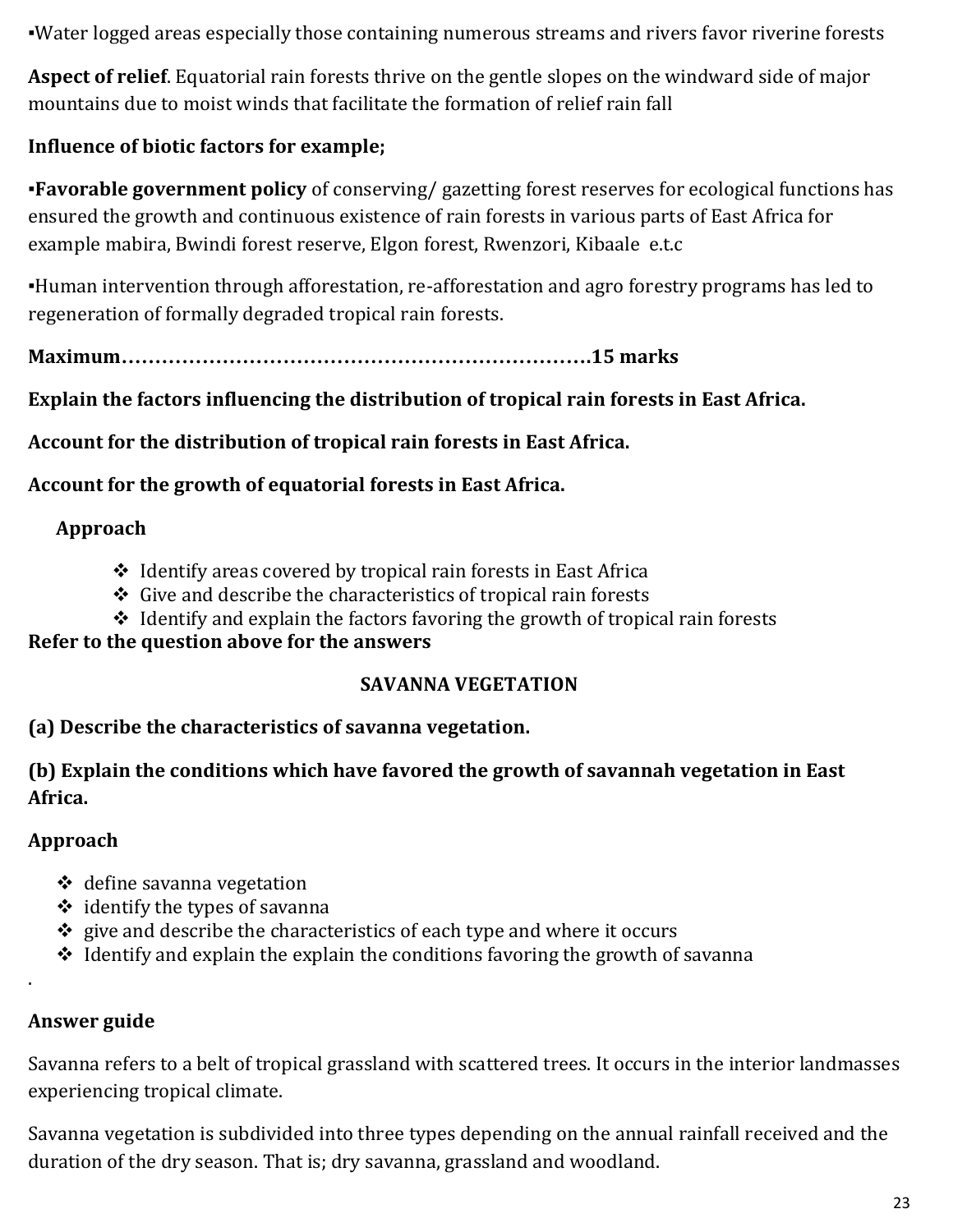**Dry savanna** (dry bush and thicket) covers areas in northern, north western and north eastern Kenya, north eastern Uganda (Karamoja), Ankole – Masaka corridor, northern Tanzania and some parts of Rift valley.

**Dry savanna** is characterized by stunted poor vegetation of;

▪bushy thorny trees of 5- 10 meters tall,

▪trees are short with small waxy needlelike leaves,

▪plants are drought and fire resistant,

▪ presence of Shrubs and thicket,

▪very poor and short grasses and grow in bunches or tufts and widely spaced,

▪the bushes and the shrubs have thorns instead of leaves to reduce transpiration

▪some plant species have twisting leaf system to prevent direct sunshine and high transpiration

**Savanna Grassland -covers** Nyika plateau and Athi plains, parts of Northern Uganda, Rift valley areas of western Uganda, areas of Bukoba e.t.c.

### **Savanna Grassland** is **characterized by**;

▪dominance of tall grasses of about 3-5 m such as spear and elephant

▪few scattered short trees and bushes grow within the grasses for example acacia

▪trees have tiny leaves and are deciduous

▪trees are fire and drought resistant

▪grasses dry during the dry season and turns brown or yellow and green during the wet season

**Savanna Woodlands** cover mainly parts of western and south western Tanzania, parts of Northern Uganda, parts of western rift valley region for example lake George and Albert flats, parts of southern and Eastern Kenya.

### **Savanna Woodland** vegetation is characterized by;

▪dominance of trees which are umbrella shaped with less grass

▪trees are of tropical hard wood and appear in mixed stands

▪trees are of medium height of about 8- 16 meters

▪trees are deciduous in nature to reduce water loss through transpiration

. they are also drought and fire resistant with tap roots to reach the water table deep in the ground.

**Trees have thick barks to resist water loss and destruction from animals and wild fire.**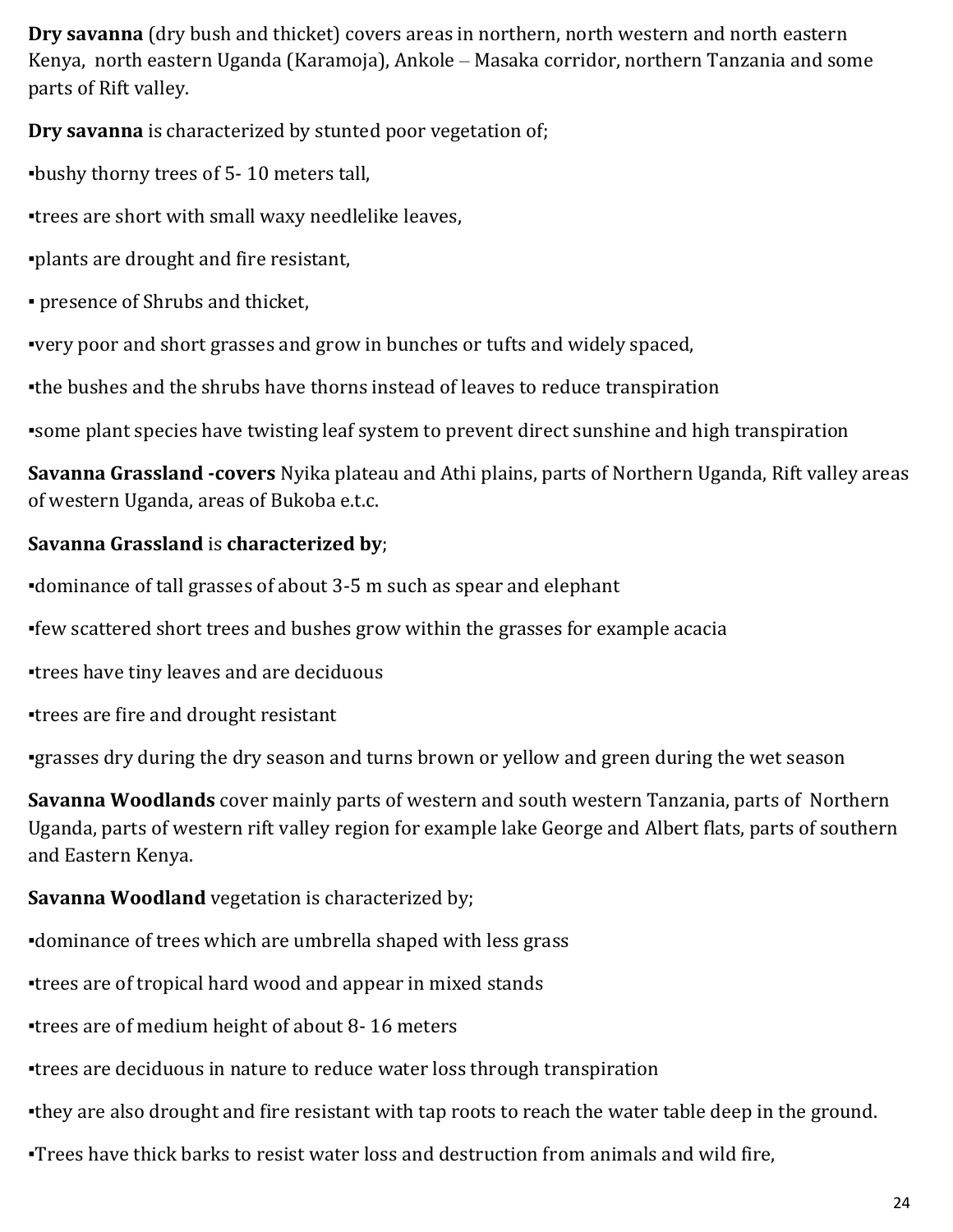▪trees also have small leaves to reduce loss of water through transpiration

▪dominant tree species include acacia and baobab

▪thick under growth of tall grasses, shrubs and bushes growing under scattered trees because adequate sun light reaches the ground easily than in the tropical rain forests

▪some trees such as baobab have swollen trunks to resist drought and fire

### **Factors or conditions favoring the growth of savanna vegetation**

These include climate, type of soil, drainage, altitude, relief and biotic factors.

**Climate**- Influences the growth and distribution of savanna vegetation through its elements of rainfall, temperature and humidity. That is;

▪Moderate to heavy rainfall of about 760 mm -1200 mm annually and distributed in one season and hot temperatures of about  $24^0c - 30^0c$  encourage growth of savanna woodland while

moderate annual rain fall of about  $500$ mm-760mm and hot temperatures over  $30^{\circ}$  c encourage grass lands.

**-Low and seasonal rain fall of about 250mm- 500 mm per annum and very hot temperatures over 30<sup>0</sup>** C encourages the growth of dry savanna vegetation.

•high to moderate humidity has favored savanna wood lands and grassland while low humidity for dry savanna vegetation.

**Altitude** -Low altitude of less than 1500 meters above sea level encourages savanna vegetation. That is;

▪ Low plains encourage dry savanna and grassland while high plains encourage savanna woodland.

**Nature of the soil present**. The Type of soil in terms of; fertility, depth and texture influence savanna vegetation in the following ways;

▪fairly fertile soils with low water retention capacity have favored the growth of woodlands

▪soils of moderate fertility for example latosols and laterites have favored grass lands

▪Poor sandy soils for example in Karamoja and rift valley regions have encouraged growth of dry savanna vegetation

**Drainage of the area** influences the moisture in the soil. That is:

▪Well drained areas without or very limited surface water have encouraged the growth of dry savanna vegetation

▪Fairly good drainage especially in the wet season increases moisture in the soil hence growth of tall grasses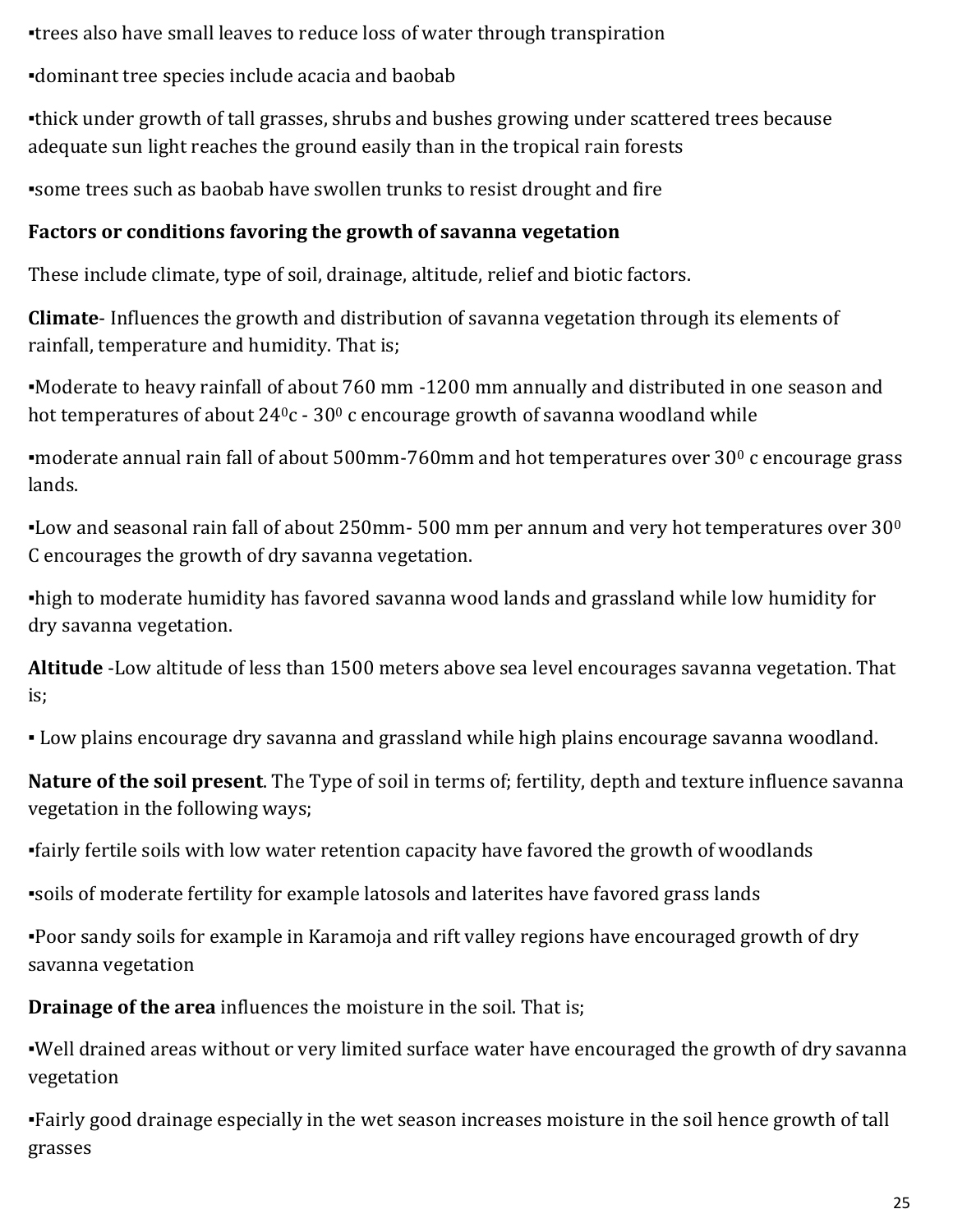▪Fairly good drainage with limited surface water and streams favors growth of savanna woodland characterized by deciduous and drought resistant plants

**Influence of relief**- determines depth and moisture in the soil for example;

▪Low lying plateau areas have favored savanna woodlands while

▪flat lowlands have favored both savanna grasslands and dry savanna for example rift valley areas and the plains

### **Biotic factors** for example;

▪Occurrence of pests such as tsetse flies, termites, bees, caterpillars and locusts, and diseases such as Nagana and sleeping sickness deter human interference through deforestation hence continuous existence of savannas.

▪Wild fire and animals especially in national parks have destroyed and altered the characteristics of the tropical forests; degradation and changing them into savannas for example Elephants, giraffes, buffaloes and cattle.

**Man's activities** such as logging, charcoal burning, mining and agricultural expansion in the tropical forests has led to degradation and changing of these forests into savannas

▪**Favorable government policy** of conserving/ gazetting savannas as reserves and national parks for ecological functions has ensured their growth and continuous existence in various parts of East Africa for example Murchison falls national park, Queen Elizabeth national park, Tsavo, Masai Mara and Serengeti national parks.

▪Human intervention through afforestation, re-afforestation and agro forestry programs has led to regeneration of formally degraded savannas.

### **N.B conditions must be attached to the vegetation type as shown above.**

# **SAVANNA WOOD LAND/ MIOMBO WOODLAND**

# **Account for the occurrence of the Miombo wood land type of vegetation in East Africa.**

Approach

- ❖ Define Miombo wood land type of vegetation
- $\triangleleft$  Identify areas where the Miombo woodland occur descriptively or by use of a sketch map
- Describe the characteristics of Miombo woodland.
- \* Identify and explain the various factors that have led to the occurrence of Miombo wood land type of vegetation.

### **Answer guide**

Miombo wood land is a form of savanna vegetation with more or less continuous cover of trees and shrubs intertwined. It is also referred to as tropical wood land/ savanna wood land.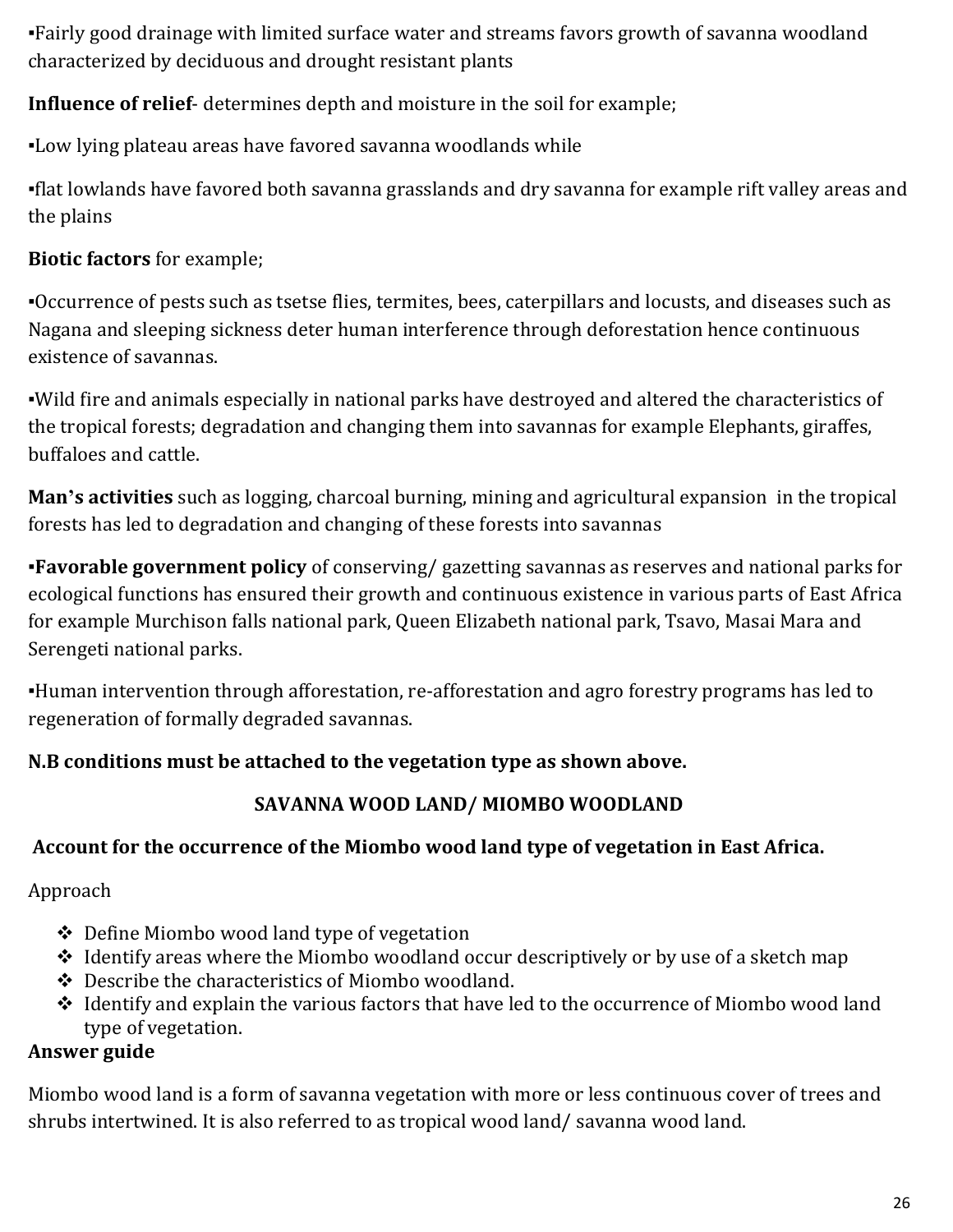Miombo wood lands occur in Western and South Western Tanzania, parts of the western Rift valley region such as lake George and Albert flats, parts of southern and Eastern Kenya , Northern Uganda e.t.c

#### **A candidate may draw a sketch map of East Africa showing the distribution of savanna woodland vegetation.**

#### **Characteristics of Miombo wood land vegetation;**

▪dominance of trees forming a continuous cover towards the margin of rain forests trees because of moderate water supply.

▪trees have medium height between 8 -16 meters,

▪trees are umbrella shaped at the top to reduce water loss,

▪trees are tropical hardwoods and of mixed stands,

▪trees are deciduous in nature. That is, they shed off their leaves in the dry season,

a dense cover of grass, bushes and shrubs grows among the trees because sun light reaches the surface,

▪trees have tiny leaves, twisted trunks with thick, rough barks to reduce water loss,

▪trees are drought and fire resistant, with long tap root system which enables the plants draw water deep underground,

▪some tree species such as baobab have swollen trunks to store water for use during the hot dry season.

▪dominant tree species are acacia and baobab.

▪Most trees develop branches close to the ground.

#### **Factors or conditions favoring the growth of savanna woodland vegetation**

Climate, altitude, soils, drainage, relief, biotic factors, influence of human activities.

**Climate-** Influences the growth and distribution savanna woodland vegetation through its elements of rainfall, temperature and humidity;

▪Seasonal and moderate rain fall of 760-1000mm per annum has encouraged the growth and dominance of trees to form a continuous cover towards the margin of rain forests.

▪Rain fall is concentrated in one peak.

. The dry season encourages shedding of leaves and growth of grasses

**-High temperatures over 27° C - 30° C encourage growth of drought resistant tree species such as** acacia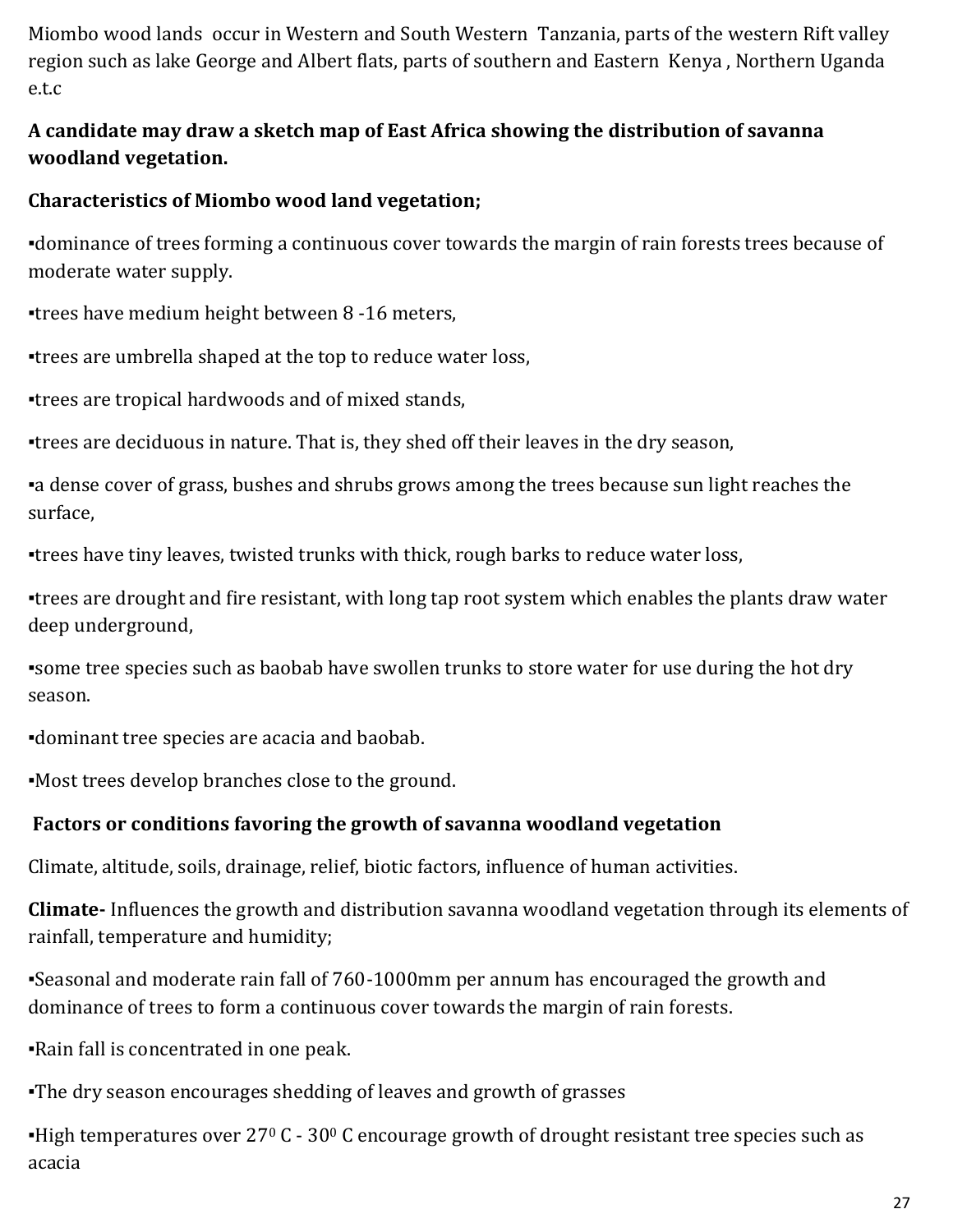▪Moderate humidity allows fairly high transpiration.

**Occurrence of fairly fertile and porous soils** enables water to drain easily and trees to develop long tap roots.

**Relief.** The occurrence of low lying plateau areas has favored the growth of Miombo woodland vegetation.

**Low altitude** of less than 1500 meters above sea level has encouraged the growth of savanna woodland.

**Drainage.** Limited or lack of surface water leads to quite good drainage which encourages the growth of Miombo woodland.

### **Biotic factors** for example;

▪Occurrence of pests such as tsetse flies, termites, bees, caterpillars and locusts, and diseases such as Nagana and sleeping sickness deter human interference through deforestation hence continuous existence of savanna woodland.

**Man's activities** such as logging, charcoal burning, mining and agricultural expansion in the tropical forests has led to degradation and changing of these forests into savanna woodland.

**Government policy** creating of national parks and forest reserves for ecological functions has led to protection and regeneration of formally degraded savanna wood lands for example Murchison falls national park, Queen Elizabeth national park, Tsavo, Masai Mara and Serengeti national parks.

#### **MEDITERRANEAN VEGETATION**

#### **(a)Describe the characteristics of the Mediterranean type of vegetation**

#### **(b) Account for the growth of Mediterranean type of vegetation in Africa.**

#### **Approach**

- $\div$  State where Mediterranean vegetation is found
- $\triangle$  Give and describe the characteristics of Mediterranean vegetation
- \* Explain the factors which have favored the growth of this type of vegetation

### **Answer guide**

Mediterranean type of vegetation occurs on the west coast of continents in the mid-latitudes for example central California and central Chile; and low lands for example around the Mediterranean Sea basin and the Western Cape Province of South Africa.

### **Characteristics of Mediterranean vegetation;**

▪Mediterranean forests have broad leaves and evergreen trees such as oak, eucalyptus, cork oak, red wood due to wetter winters and withstand the hot and dry summer conditions.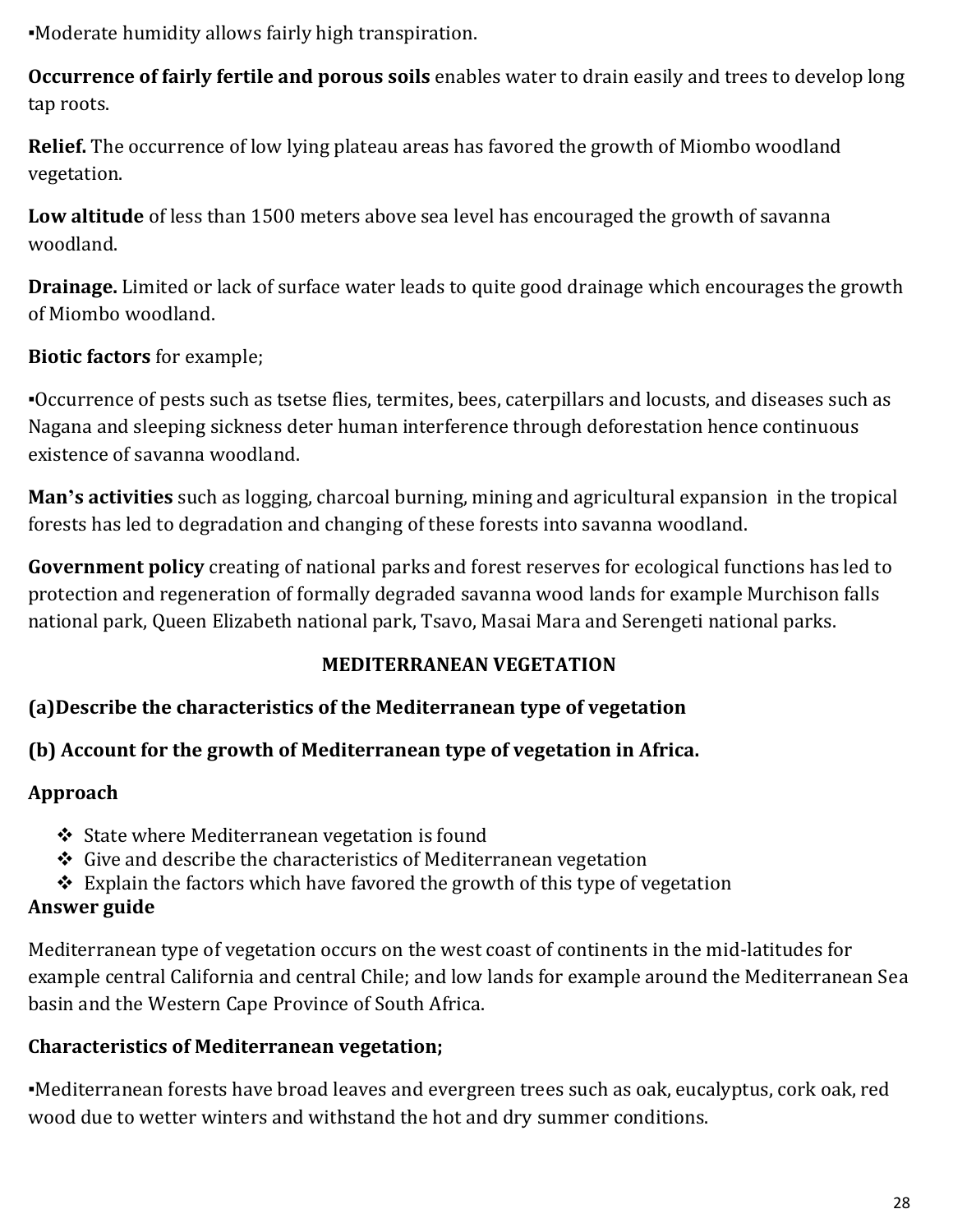▪Much of the woody vegetation in Mediterranean has small shiny waxy leaves to reduce water loss by transpiration during the hot dry summer months.

▪Trees and other Plants such as grape vine have long tap root system which enables the plants draw water deep underground during the hot dry summer season.

▪Some plants have large fleshy bulbous roots to store water for use in hot and dry summer.

▪Some trees such as cork oak have thick rough barks to store water during summer

. There are sweet-smelling herbs and shrubs such as lavender, rose Mary, thymes, thyme and oleander.

▪Some trees are cone shaped especially pine.

▪Some trees are short and flat topped for example cork oak.

▪In some places there is mixed type of vegetation with deciduous trees, coniferous, tough grass and dwarf trees.

▪Some trees have compact weedy stems, bushy scrubs with dense thickets

▪Short grass is common especially in the Mediterranean basin, grass land of California, central valley e.t.c

### **Factors or conditions favoring the growth of Mediterranean vegetation**

### **Climate-t**hat is;

They have hot and dry summers of about  $25^{\circ}$  C.

▪Cool and moist rainy winters of about 12<sup>0</sup> C

▪Moderate annual rain fall of about 500mm -750mm and the onshore westerly winds blow in the winter bring cyclonic rain.

# **Soil-t**hat is;

▪The ashy Mediterranean residual soils support Mediterranean vegetation

▪Limestone soils are porous and drain water easily hence deep root system of plants.

▪In the drier parts, soils are poor hence support Mediterranean scrub-like vegetation composed of sweet smelling herbs and shrubs such as lavender and rose Mary.

# **Altitude**

▪The Mediterranean vegetation is mainly found along the coastal areas with low altitude; except for the Atlas Mountains. Scrubs exist near the sea coasts are often adapted to winds and salt air off the ocean like strandveld in South Africa

# **Latitude.**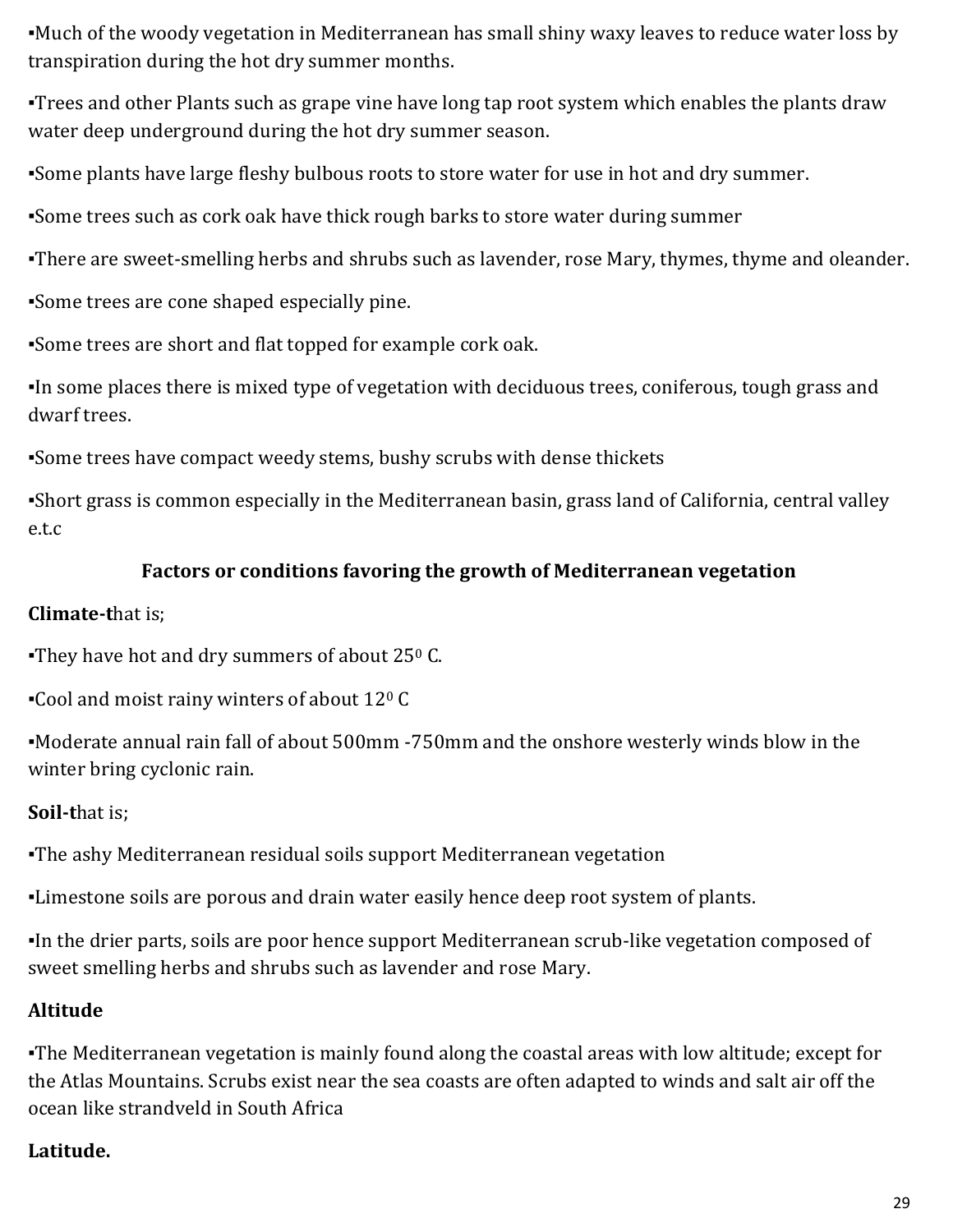•Mediterranean vegetation is found between 30<sup>0</sup> N and 45<sup>0</sup> N and 30<sup>0</sup> S and 40<sup>0</sup> S of the equator.

▪Areas with Mediterranean vegetation are located mainly on the western sides of continents because of maritime conditions

**Influence of human activities**. For example logging, livestock farming, expansion of agricultural plantations, urbanization and introduction of exotic species has led to extensive loss of forests, degradation and extinction of many native plants.

▪Many of the pyrolytic plants or plants adapted to fire or even depending on fire for reproduction, recycling nutrients and the removal of dead vegetation for example herbaceous vegetation and some grasses.

#### **CORAL LANDFORMS IN EAST AFRICA**

#### **Account for the formation of coral landforms in East Africa**

### **Approach**

- Define clearly coral landforms
- Describe the process of formation
- $\triangleleft$  Identify the types
- Explain conditions which favor their formation in East Africa
- $\triangle$  Explain the theories put forward to explain the formation of coral landforms

### **Answer guide**

Coral landforms/ reefs are offshore limestone rock platforms formed by continuous deposition and accumulation of shells or skeletons of small marine organisms known as coral polyps.

Polyps are minute living organisms rich in calcium carbonate and when they die; their skeletons get deposited and accumulate on the continental shelf where they are compacted and cemented together to form coral reefs.

### **The processes of coral formation therefore involve;**

▪The death of coral polyps and deposition of skeletons rich in calcium carbonate on the continental shelf

▪Over time, the coral deposits increase in weight, become compressed and compacted and cemented together

▪In this way, large banks of consolidated rocks are gradually built up, called coral reefs

▪The process of cementation and consolidation of coral reefs is facilitated by other organisms such as algae (calcareous algae) and echinoderms.

•The nature of the coral landforms formed depends on the position and shape of the landmass on which they have accumulated. Thus there are three types of coral reefs namely; fringing, barrier and atoll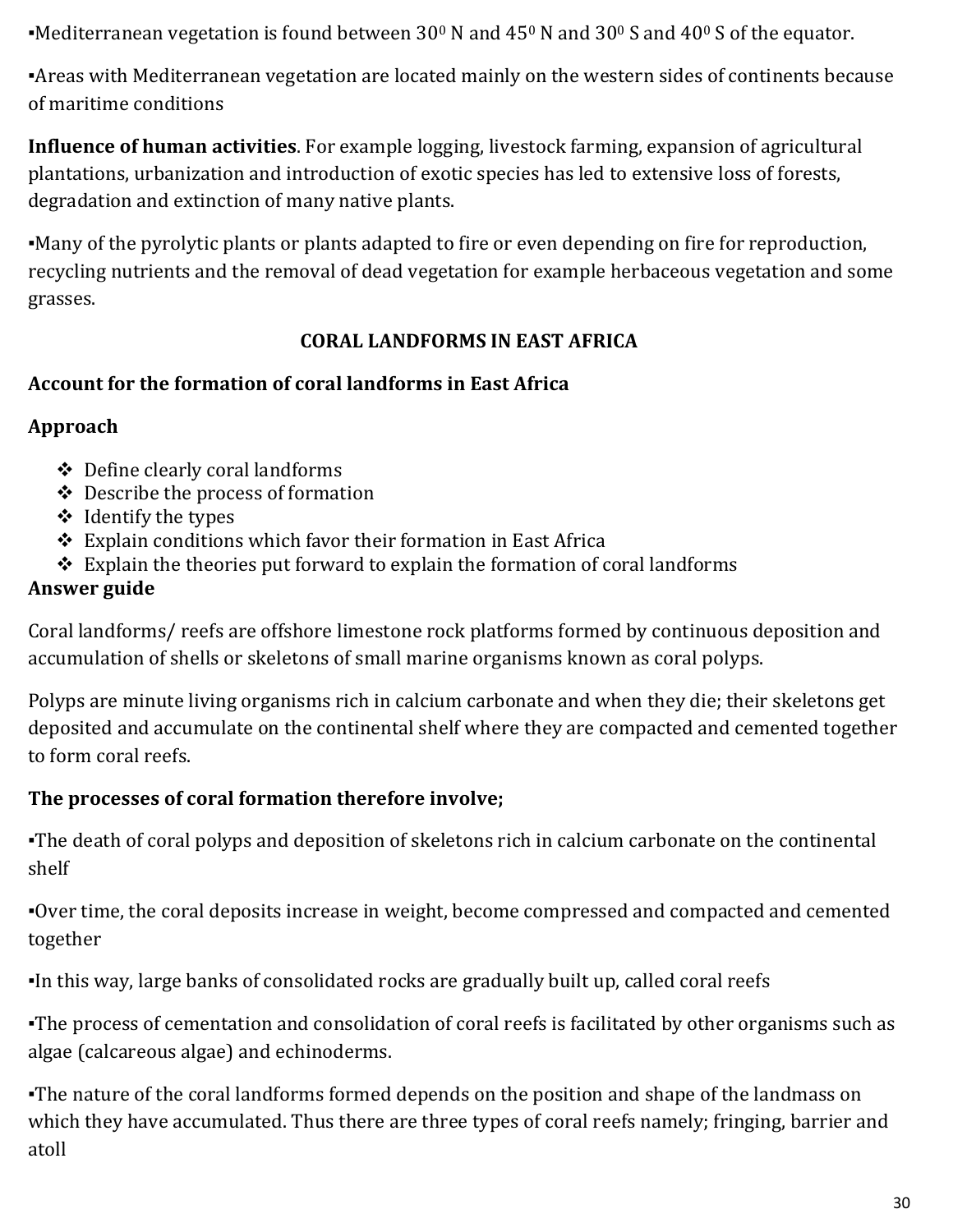#### **Types of coral reefs**

**Fringing reef** - a narrow coral platform of about one kilometer wide joined to the coast or separated from it by a shallow lagoon which may disappear at low water level.

▪A fringing reef is formed very close to the coast with its leeward edge sloping steeply into the sea floor.

▪Fringing reefs can be seen at the East African coast near Kilifi, Tiwi and Mombassa in Kenya and Oyster Bay at Dar es Salaam in Tanzania.

#### **Diagram**

**Barrier reef** - a wide coral plat form formed much farther or several kilometers from the coast and separated from it by a much deeper and relatively wider lagoon.

▪Barrier reefs can be cited at Mayotte Island between Mozambique and Madagascar.

#### **Diagram**

An atoll is a circular shaped coral reef surrounding a wide and fairly deep flat-floored lagoon and generally broken in places by narrow channels.

Atolls are formed very far from the coast for example Aldabra atoll reef lies 700 km off the coast of East Africa, Chumbe Island found on Zanzibar

#### **Diagram**

#### **Conditions that favor development of coral reefs**

The growth and development of coral landforms along the East African coast is facilitated by;

**•Warm temperatures of tropical climate between 20<sup>0</sup>c-30<sup>0</sup>c ideal for growth of coral polyps. This** applies to areas 30<sup>0</sup> N and south of the equator for example Indian Ocean coast

▪ Availability of salty, well oxygenated seawater with a salinity level of 27-40 parts per 1000 parts of ocean water provides adequate calcium carbonate taken up from sea water by coral polyps used to build and harden their shells /skeletons.

▪Existence of clear, silt free and calm water away from river mouth allows coral growth.

▪Existence of shallow continental shelf with depth less than 60 meters allows penetration of sun light to the sea bottom. This enables planktons on which polyps feed to carry out photosynthesis.

▪Presence of plentiful supplies of planktons on which polyps feed and survive

▪Presence of solid rock bed along the coast upon which coral reefs grow. A continuous continental shelf along the coast is ideal for the growth of coral reefs.

▪Occurrence of sea-level changes/ isostatic adjustments. That is, increase in the sea level encourages coral deposition while a fall in the sea level exposes the coral reefs.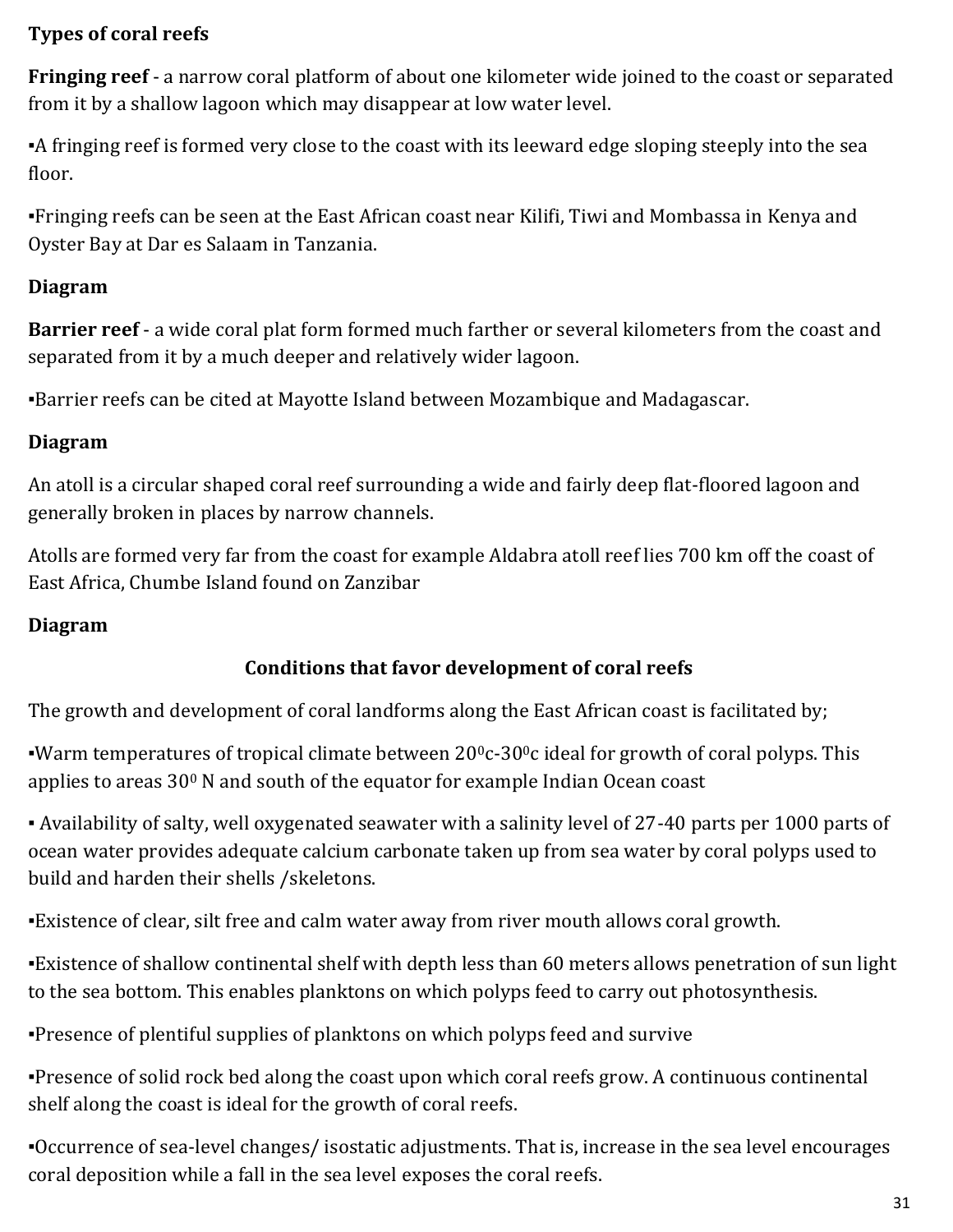▪Presence of calm/ stable water hence no strong waves such as typhoons to destabilize normal growth and accumulation of coral reefs.

▪Presence of coral polyps in abundance which when die; deposit skeletons of calcium carbonate which accumulate to form coral landforms.

▪The warm Mozambique Ocean current that washes the East African coast helps to maintain the temperatures of the Indian Ocean and thus enables the polyps to survive.

#### **Theories of coral reef formation**

The formation of barrier reefs and atolls has created a lot of controversy as they have been found at far greater depths, in some areas exceeding 1000 meters; a level where polyps cannot survive. As a result, relevant theories have been put forward to explain this anomaly. That is subsidence theory, deglaciation theory and antecedent theory.

#### **Subsidence theory by Charles Darwin 1842**

Charles Darwin explained that the process of coral formation was gradual and occurred due to subsidence of a volcanic island.

Darwin's theory explains that volcanic eruption formed a volcanic island on the ocean floor.

Coral polyps established and colonized the edge of the volcano hence formed a fringing reef.

The volcanic island slowly subsided due to isostatic re-adjustments that followed eruption. Such subsidence increased the depth of water beyond the level at which coral polyps could survive.

Consequently, some polyps died while others survived on the flanks/ sides and started to grow to keep pace with the changes in the water depth.

The polyps that survived grew vigorously upwards and outwards and in the process transformed into barrier reefs and eventually into atolls when the volcano completely submerged.

### **N.B. the diagrams should show the upward ad outward growth.**

### **Deglaciation theory by Daly**

Daly based his theory on the sea level changes during and after the ice age, not subsidence of the volcanic island.

According to Daly, before the ice age or glaciation, fringing corals colonized the edge of a Marine Island due to warm water and other conditions that favor coral growth and development.

During the ice age/glaciation, a lot of water was locked up in ice-sheets and caused a fall in the sea level. The cold conditions killed some coral polyps while maximum erosion removed the top of the island and the reef to form a wave cut platform.

After the ice age, the return of warm conditions resulted into deglaciation, a rise in the sea level and growth of corals.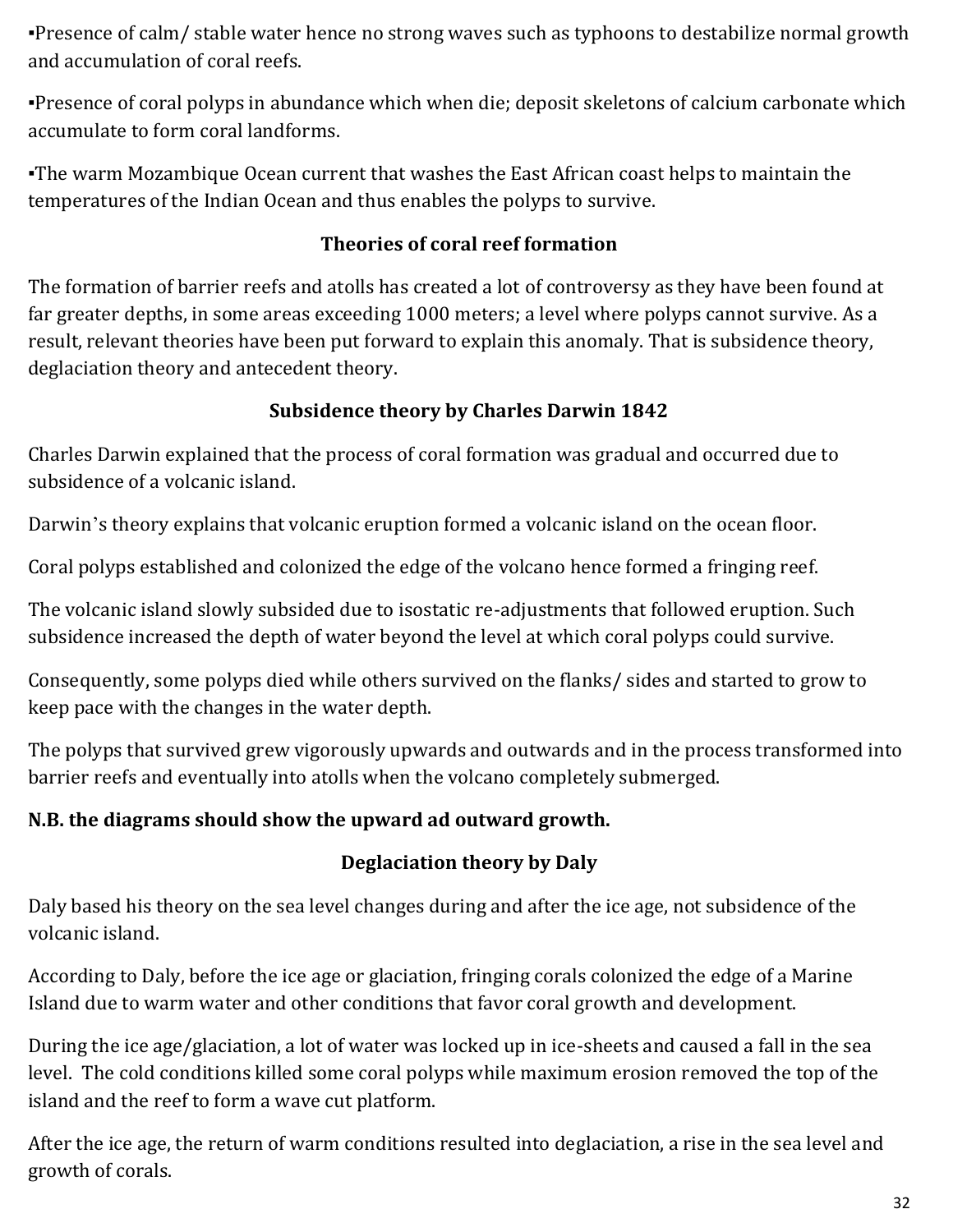As sea level increased, the polyps that survived on the flanks of the wave cut platform grew vigorously upwards and outwards to keep pace with the changes in the water depth and be maintained at the surface water.

Through this process, coral reefs that colonized the flanks gradually transformed into barrier reefs and finally into atolls when the island/ wave cut platform submerged completely.

#### **Diagram**

#### **Antecedent theory by sir john Murray**

According to Murray, there existed stable submarine plat forms on which pelagic deposits including corals accumulated at a depth below 60 meters. Barrier reefs and atolls began to form on these platforms as fringing reefs.

As reefs grew upwards and outwards, they were pounded by waves such that masses of coral fragments accumulated on the seaward side; cemented and consolidated into hard reefs .The polyps inside the reef however died due to lack of food and their skeletons dissolved in water to form a lagoon inside the reef.

This changed the barrier reef in to atoll.

#### **Diagram**

**Examine the relevance of Darwin's theory to the understanding of the formation of coral landforms in East Africa.**

#### **Approach**

- Define clearly coral landforms
- Describe the process of formation
- $\triangleleft$  Identify the types
- Explain conditions which favor their formation in East Africa
- Explain the formation of coral reefs with reference to Darwin's theory.

#### **Theories put forward to explain the formation of coral reefs.**

The formation of barrier reefs and atolls has created a lot of controversy as they have been found at far greater depths, in some areas exceeding 1000 meters, a level where polyps cannot survive. As a result, relevant theories have been put forward to explain this anomaly including Darwin's theory of subsidence

#### **Subsidence theory by Charles Darwin 1842**

Charles Darwin explained that the process of coral formation was gradual and occurred due to subsidence of a volcanic island.

Darwin's theory explains that volcanic eruption formed a volcanic island on the ocean floor.

Coral polyps established and colonized the edge of the volcano hence formed a fringing reef.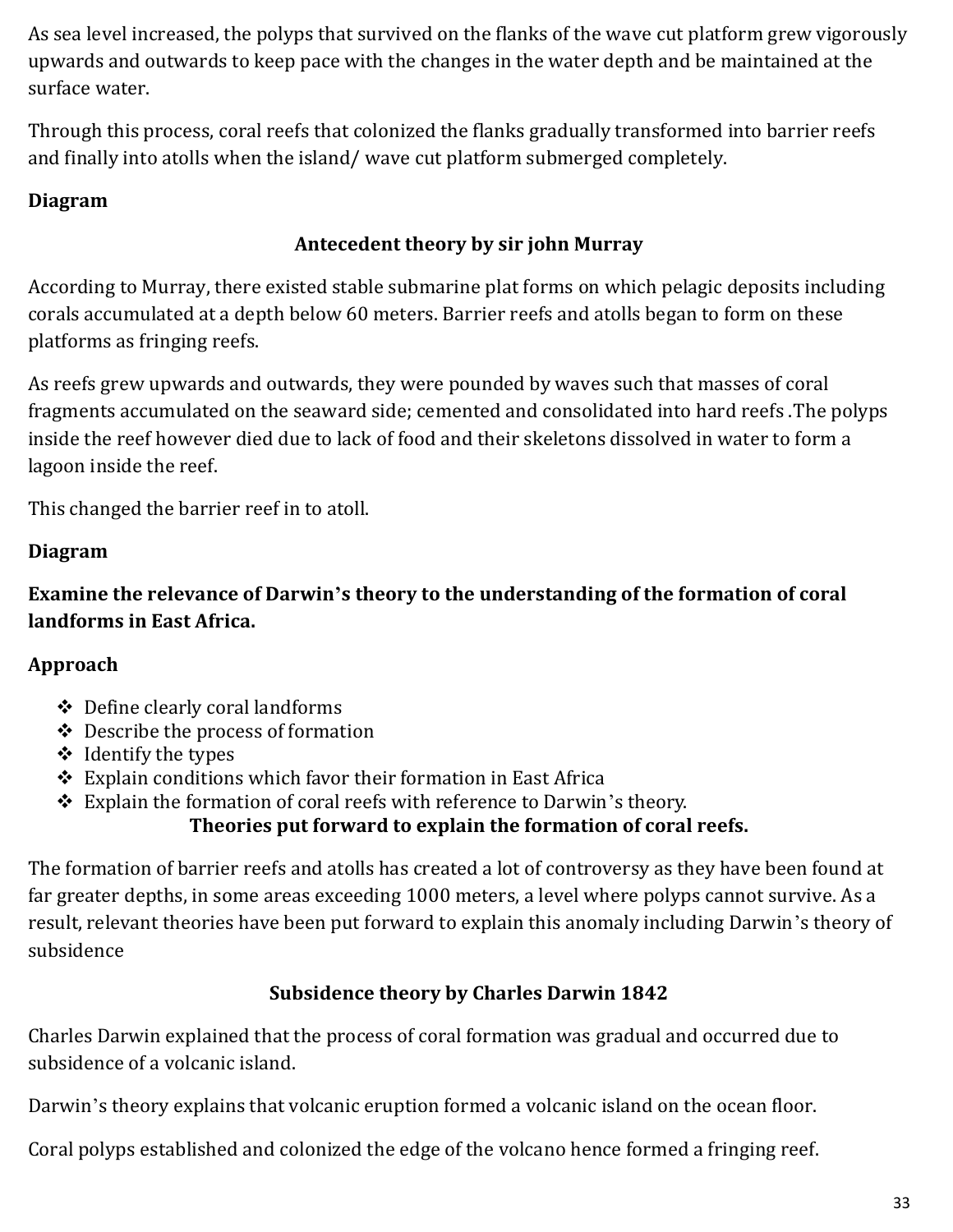The volcanic island slowly subsided due to isostatic re-adjustments that followed eruption. Such subsidence increased the depth of water beyond the level at which coral polyps could survive.

Consequently, some polyps died while others survived on the flanks/ sides and started to grow to keep pace with the changes in the water depth.

The polyps that survived grew vigorously upwards and outwards and in the process transformed into barrier reefs and eventually into atolls when the volcano completely submerged.

#### **N.B. the diagrams should show the upward ad outward growth.**

#### **Relevance of the theory**

. The theory is relevant because there was actual submergence of the East African coastline evidenced by presence of rias such as Mombassa and mud flats in submerged coastal areas.

▪Volcanic islands are also present off the coast of East Africa in Indian Ocean.

#### **Examine the relevance of Daly's theory to the understanding of the formation of coral landforms in East Africa.**

#### **Approach**

- $\triangleleft$  Define clearly coral landforms
- Describe the process of formation
- $\triangleleft$  Identify the types
- Explain conditions which favor their formation in East Africa
- $\triangleleft$  Explain the formation of coral reefs with reference to Daly's theory **Theories put forward to explain the formation of coral reefs.**

The formation of barrier reefs and atolls has created a lot of controversy as they have been found at far greater depth, in some areas exceeding 1000 meters, a level where polyps cannot survive. As a result, relevant theories have been put forward to explain this anomaly including Daly's theory of deglaciation

### **Deglaciation theory by Daly**

Daly based his theory on the sea level changes during and after the ice age, not subsidence of the volcanic island.

According to Daly, before the ice age or glaciation, fringing corals colonized the edge of a Marine Island due to warm water and other conditions that favor coral growth and development.

During the ice age/glaciation, a lot of water was locked up in ice-sheets and caused a fall in the sea level. The cold conditions killed some coral polyps while maximum erosion removed the top of the island and the reef to form a wave cut platform.

After the ice age, the return of warm conditions resulted into deglaciation, a rise in the sea level and growth of corals.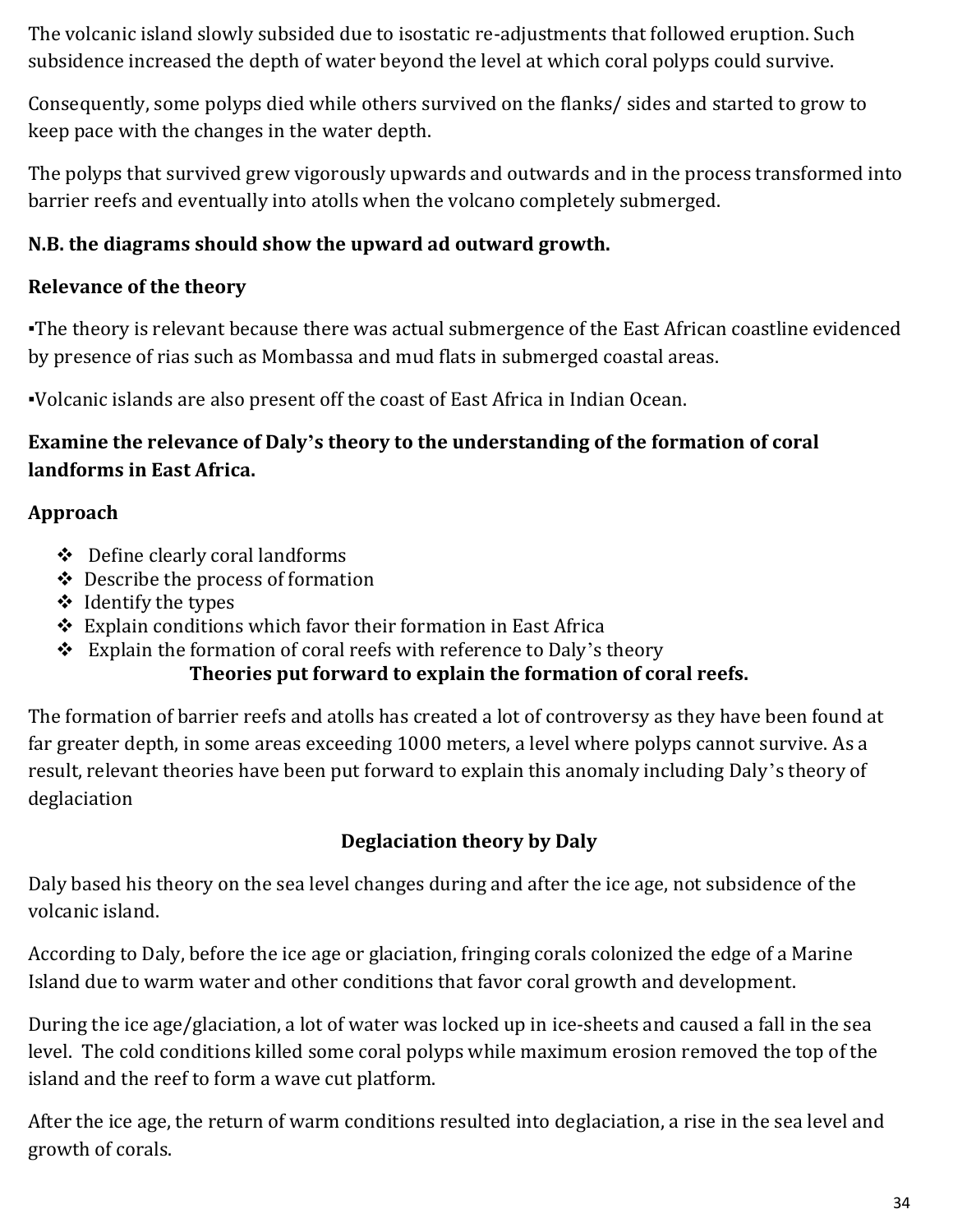As sea level increased, the polyps that survived on the flanks of the wave cut platform grew vigorously upwards and outwards to keep pace with the changes in the water depth and be maintained at the surface water.

Through this process, coral reefs that colonized the flanks gradually transformed into barrier reefs and finally into atolls when the island/ wave cut platform submerged completely.

#### **Diagram**

#### **Relevance of the theory**

▪Daly's theory explains why lagoons at the coast of East Africa have fairly flat floors.

▪The coast of East Africa has experienced sea level changes as evidenced by submergence landforms like rias, estuaries, creeks and emergent landforms like raised beaches, cliffs e.t.c

#### **Examine the relevance of Murray's theory to the understanding of the formation of coral landforms in East Africa.**

#### **Approach**

- Define clearly coral landforms
- Describe the process of formation
- $\triangleleft$  Identify the types
- Explain conditions which favor their formation in East Africa
- \* Explain the formation of coral reefs with reference to Murray's theory.

#### **Answer guide**

#### **Theories put forward to explain the formation of coral reefs.**

The formation of barrier reefs and atolls has created a lot of controversy as they have been found at far greater depths, in some areas exceeding 1000 meters, a level where polyps cannot survive. As a result, relevant theories have been put forward to explain this anomaly including Murray's theory

#### **Antecedent theory by sir john Murray**

According to Murray, there existed stable submarine plat forms on which pelagic deposits including corals accumulated at a depth below 60 meters. Barrier reefs and atolls began to form on these platforms as fringing reefs.

As reefs grew upwards and outwards, they were pounded by waves such that masses of coral fragments accumulated on the seaward side; cemented and consolidated into hard reefs .The polyps inside the reef however died due to lack of food and their skeletons dissolved in water to form a lagoon inside the reef.

This changed the barrier reef in to atoll.

#### **Relevance of the theory**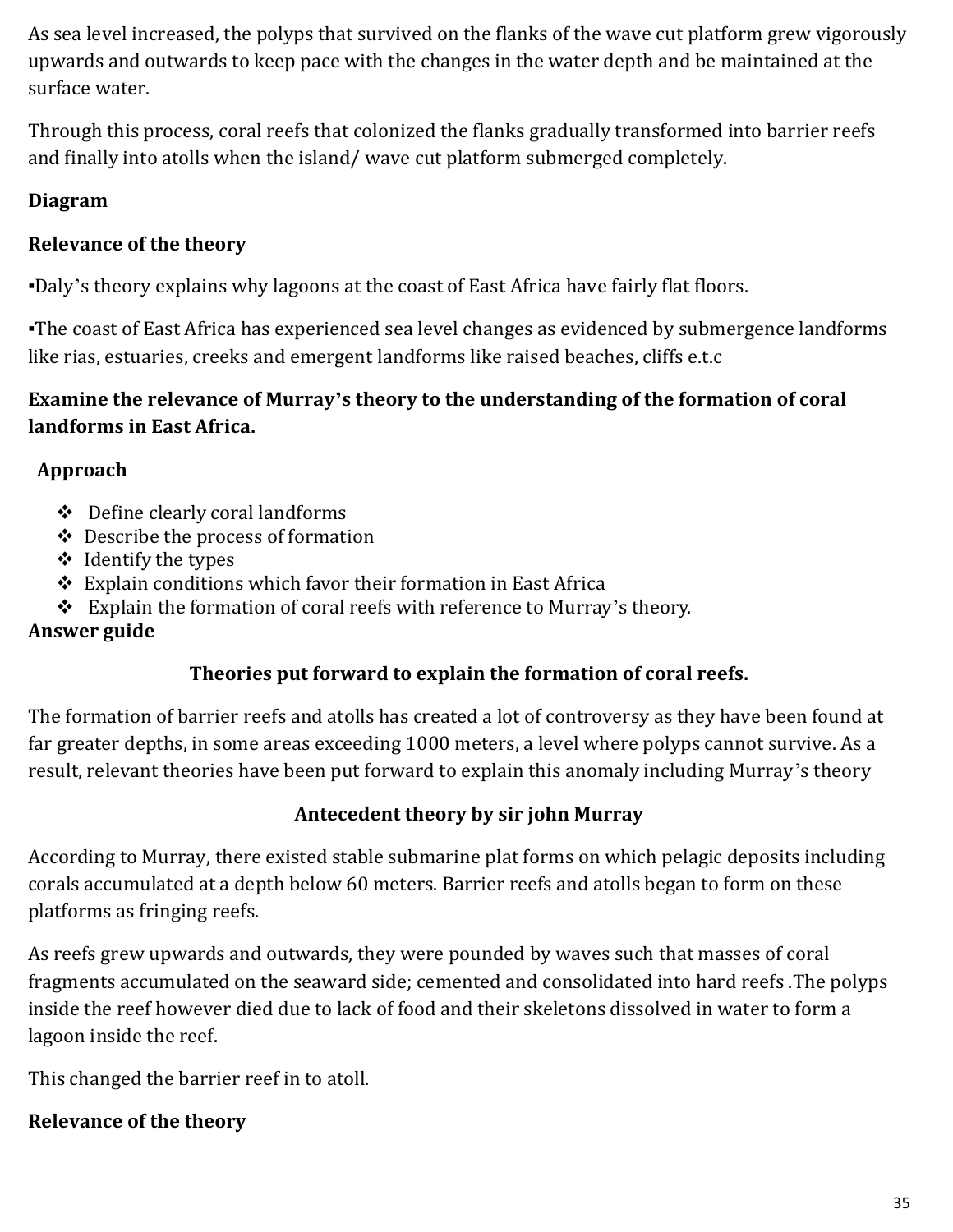▪John Murray's theory is relevant because it helps to explain why barrier reefs and atolls are found in deep water over 60 meters deep.

#### **Economic importance of coral reefs**

### **Positive**

▪Coral reefs are tourist attractions because of their beautiful shapes and color which make them unique hence a source of foreign exchange for Kenya and Tanzania. For example fringing reefs at Bamburi, Shungyu in Dar es Salaam.

▪Coral reefs contain limestone which is extracted for production of cement used in construction works for example Bamburi cement.

▪Coral reefs are source of education material and research. For example in the field of oceanography, geomorphology and search for oil prospects.

▪Coral reefs weather down into fertile soils which support crop cultivation for example coconuts, mangoes, citrus fruits and cashew nuts and cloves in Pemba, Mombasa and Zanzibar.

▪Coral reefs contain limestone used in manufacturing fertilizers rich in calcium carbonates hence boosts crop cultivation.

▪Fringing reefs have favored the development of ports by protecting the harbor from destructive waves which would otherwise have destroyed the coast through flooding. For example port Mombasa and Dar es Salaam.

▪Fringing reefs also protect beach swimmers from dangerous marine organisms such as crocodiles and hippos because they find it difficult to cross the reefs to the beach. This promotes tourism.

▪Coral reefs are potential areas for mining oil because they contain a lot of fats which sip down and accumulate into rock strata to form oil wells.

▪Fishing is carried out in the coral lagoons. For example fish, crabs and lobsters

▪Lagoons are also used for recreation purposes such as swimming and sun bathing especially tourists.

# **Negative effects**

▪Coral reefs weather down into poor sandy soils which discourage growing of other crops apart from coconut and cloves.

▪Fringing and barrier reefs are obstacles to marine transport and fishing because they form hard projecting rocks which wreck ships, fishing boats and nets.

▪Coral lagoons are colonized by mangrove vegetation during the low tides leading to spread of disease vectors such as mosquitoes which cause malaria.

▪Fringing reefs limit the size of docking area at Mombasa and Dar es Salaam Ports which results into congestion of ships and limited space for ocean wagons.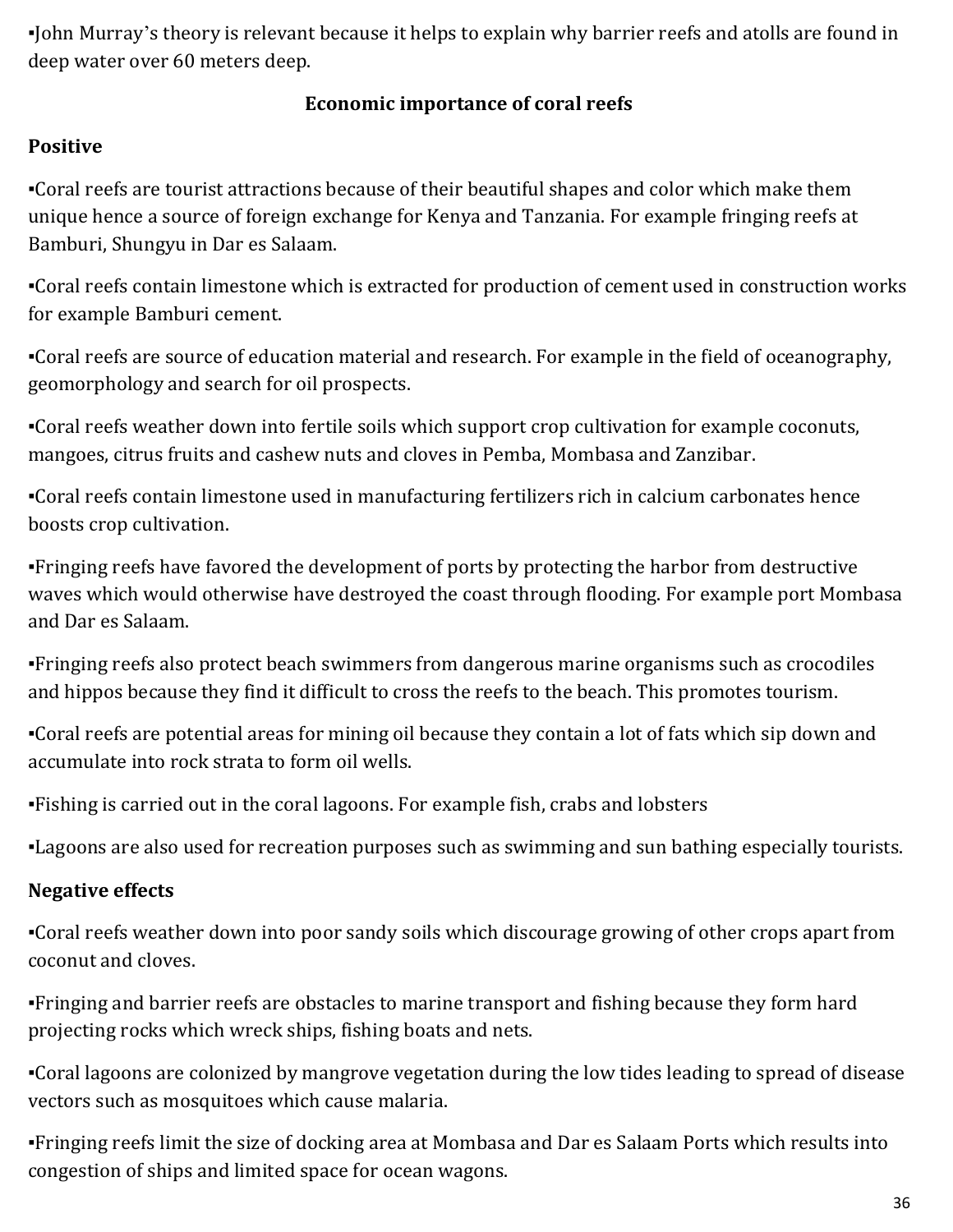#### **SEA LEVEL CHANGES OR EUSTATISM**

#### **(a) Explain the causes of sea-level change in the coastal areas.**

### **(b)Examine the landforms resulting from sea level changes.**

### **Approach**

- $\triangle$  Define sea level change and state the types of sea level changes
- \* In part (b) Identify and describe the formation of both submerged and emerged coastal landforms in highland and low land areas
- Draw diagrams and give examples where applicable from East Africa and outside East Africa. **Answer guide**

Sea level changes refer to the rise and fall of the sea level in relation to the land along the coastal areas. **Alternatively, sea level changes can be defined as** the vertical movement of land relative to the sea along the coastal regions.

When sea level changes occur worldwide is called **eustatic or major change** and when it occurs on minor or local scale is called **isostatic change**.

### **TYPES OF SEA LEVEL CHANGES**

Sea level changes are either positive or negative. Positive eustatism/ change occurs when the sea level rises in relation to the land and produces submerged coasts and their related landforms.

Negative eustatism/ change occurs when the sea level falls in relation to the land and produces emerged coasts and their related landforms.

### **CAUSES OF SEA LEVEL CHANGES**

Sea level changes are caused by climate, glaciation and deglaciation, Change in ocean temperatures, Occurrence of earth movements, deposition of sediments and global warming.

Climatic changes. Pluviation period characterized by heavy rain fall such as El-Nino and monsoon lead to the rise in sea level while desiccation/ prolonged drought period leads to a fall in sea level.

Glaciation and deglaciation. Glaciation during the last ice age caused a fall in sea level because huge quantities of water froze into ice on high mountains and ice-sheets in Polar Regions. Deglaciation during the inter-glacial period characterized by warmer conditions, melted thick ice sheets from continental landmasses, forming rivers; which drained huge volumes of water into the sea; leading to a rise in the sea level.

Change in ocean temperatures. When world temperatures increase for example due to volcanicity on the ocean floor, water in oceans expands and the volume of water increases causing a rise in sea level. On the other hand when temperature falls for example during winter, water in oceans contracts and the volume falls; leading to a fall in sea level relative to the land.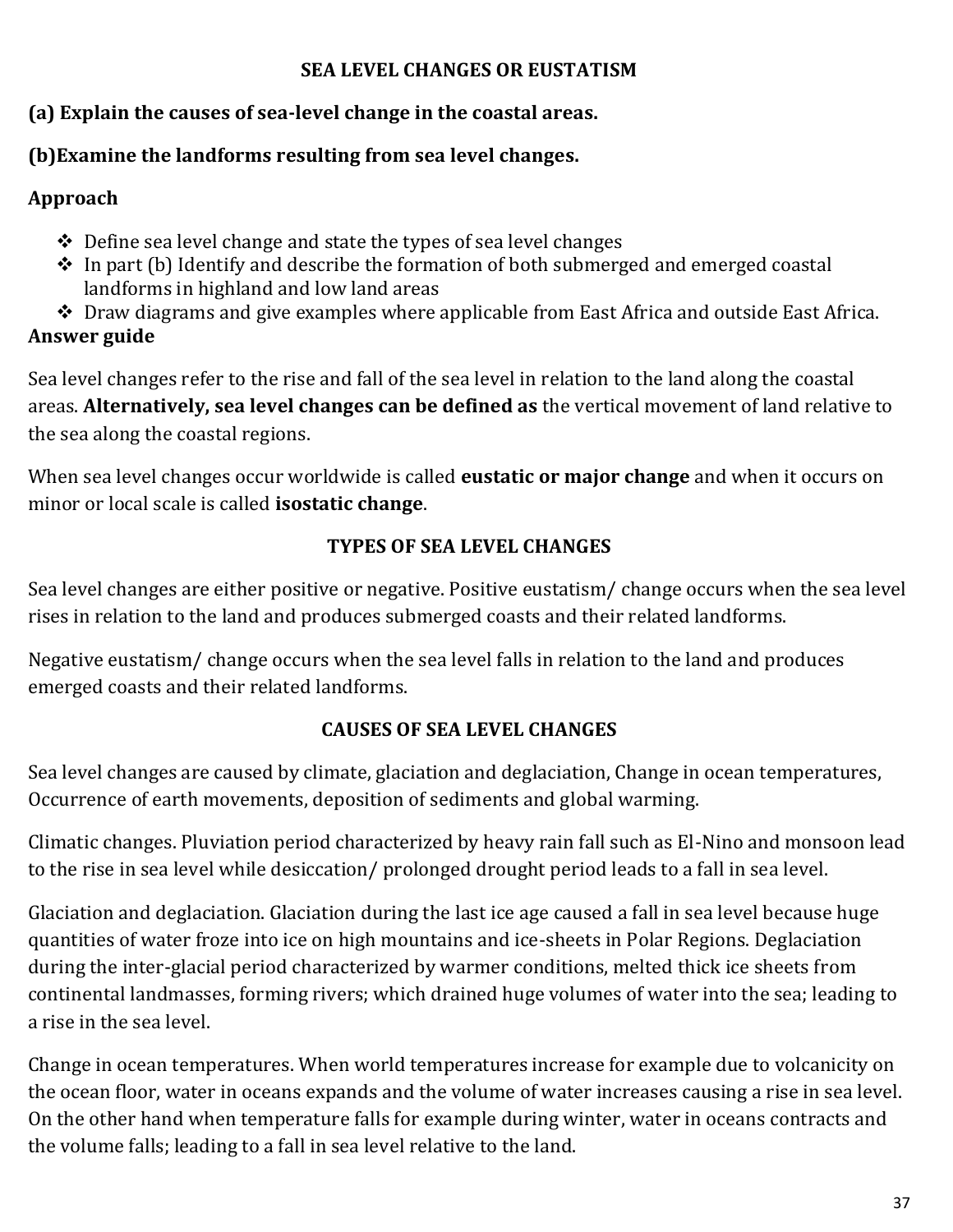Influence of global warming**.** The steady rise in the average temperature over the surface of the earth is affecting climate by melting ice on continental landmasses, bringing erratic rains and flooding hence the rise in sea level.

On the other hand, global warming is accelerating evaporation and aridity leading to the fall in sea level.

Occurrence of earth movements/ tectonic movements at the coast. Earth movements are forces that originate from the interior of the earth due to plate tectonism for example faulting, warping and volcanism.

Earth movements are responsible for sea level changes in the following ways;

▪Warping movements-up- warping / up lifting of coastal areas and down warping of ocean basins leads to a fall in sea-level while up-warping of ocean basins and down-warping of coastal areas leads to a rise in sea level.

▪Occurrence of Volcanicity on ocean floor. Volcanoes formed where tectonic plates meet at convergent boundary/ subduction zones, displace water in oceans up-wards causing a rise in sea level.

▪Plate tectonism. The divergence of oceanic plates at mid-ocean ridges leads to expansion/ widening of ocean floor and a fall in sea level.

Other hand, convergence of tectonic plates leads to contraction/ narrowing of ocean floor and a rise in sea level.

▪Faulting in coastal areas leads to down thrust of some parts causing a fall in the sea level.

Isostatic readjustments. When huge quantities of materials are added on to continental landmasses for example ice sheets during the quaternary era, increase the weight of continents forcing them to sink down slowly, displacing water upwards hence a rise in sea level.

▪Deglaciation of huge ice sheets and erosion on the continental landmasses reduces the weight of continents and cause isostatic uplift of landmass which ultimately leads to a fall in sea level.

▪Deposition of sediments on the ocean floor such as alluvium by rivers**,** construction works in water, cultivation along the coast e.t.c reduces the size of the ocean basin, displaces water upwards leading to the rise in sea level.

### **LAND FORMS PRODUCED BY SEA LEVEL CHANGES**

(b)When the sea level rise in a highland coast, the coast is submerged and the following landforms are created;

**Rias.** A ria is a funnel shaped drowned river valley at the sea. Before submergence, the river flows into the ocean through a valley. When the sea level rise, the river valley is flooded or submerged at the sea to form a ria.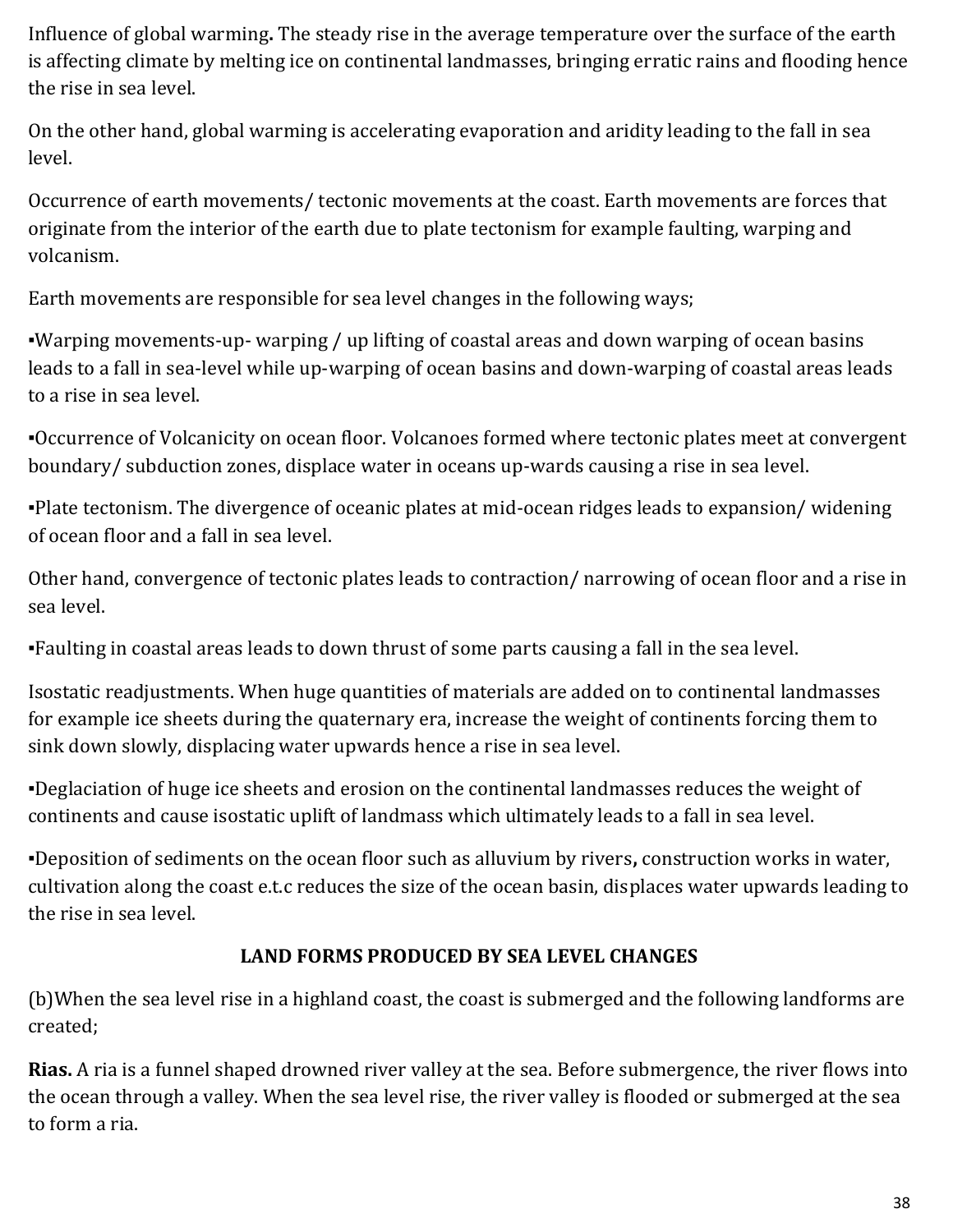Rias are wider and deeper seawards and narrower and shallower landwards which gives them a funnel shape.

Rias are formed on coastlands where hills and river valleys meet the sea approximately at right angles for example Kilindini harbor on which Mombasa port is established, Mtwara, Tanga, Dar es Salaam, Lamu e.t.c along the East African coast. Rias also found on southern shores of Lake Victoria.

**Dalmatian coast/ longitudinal coastline**. This is a coast with a chain of off islands running parallel to it. A Dalmatian coast is Formed in areas where elongated hills / ridges and valleys lie parallel to the coast before submergence.

When the sea level rises, valleys are flooded or submerged to form sounds while the un submerged hilltops form a chain of islands running parallel to the coast line. The submerged valleys/ sounds separate islands from the main land to form a dalmatian coast. For example, Smith sound on the southern shores of Lake Victoria at Mwanza, Bamburi hills south of Bukoba on Lake Victoria, Dalmatian coast of Pemba and Zanzibar islands of Tanzania e.t.c.

**Fiords** are drowned u-shaped glacial troughs with steep walls seawards in highland coasts. Fiords are Formed when sea level rises and floods glacial troughs/ valleys formed initially by glaciers over deepening the valleys below sea level. Fiords have steep sides and deeper seawards. For example the coast of Norway, British Columbia, southern Chile e.t.c

**Peninsulas.** A peninsular is an elongated piece of land projecting seawards. They are formed in areas where highlands lie at right angles to the coast. When the sea level rises, valleys are flooded / submerged leaving elongated pieces of land projecting seawards. For example Entebbe peninsular and Mweya peninsular.

**Submerged lowland coasts.** When a lowland coast is submerged the following landforms are produced:

**Estuaries-** are submerged river valleys in lowland coasts with a v-shaped cross profile pointing landwards. They are Formed when sea level rise along a lowland coast causing the sea to penetrate inland to a considerable distance along river valleys. They are wider and deeper landwards. For example river Rufiji in Tanzania, river kibanga at Mombasa, estuaries of Thames e.t.c

**Creeks** -are narrow inlets at the coast formed by submergence/ drowning of small streams in lowland coast due to rise in sea level. For example Chake- chake, Mtwapa, Makupa e.t.c along Mombasa on Kenyan coast.

**Mud flats**, **lagoons and marshes**. Mud flats are plat forms made of deposits of fine silt and alluvium deposited by rivers or waves. Continuous deposition of these sediments builds sand spits and bars. When the sea level rise, seawater is enclosed behind spits and bars to form a lagoon usually colonized by marshes and mangrove swamps. These features are Found at Mombasa, Dar es Salaam e.t.c.

### **Landforms created by the fall in the sea-level/ Emerged landforms**